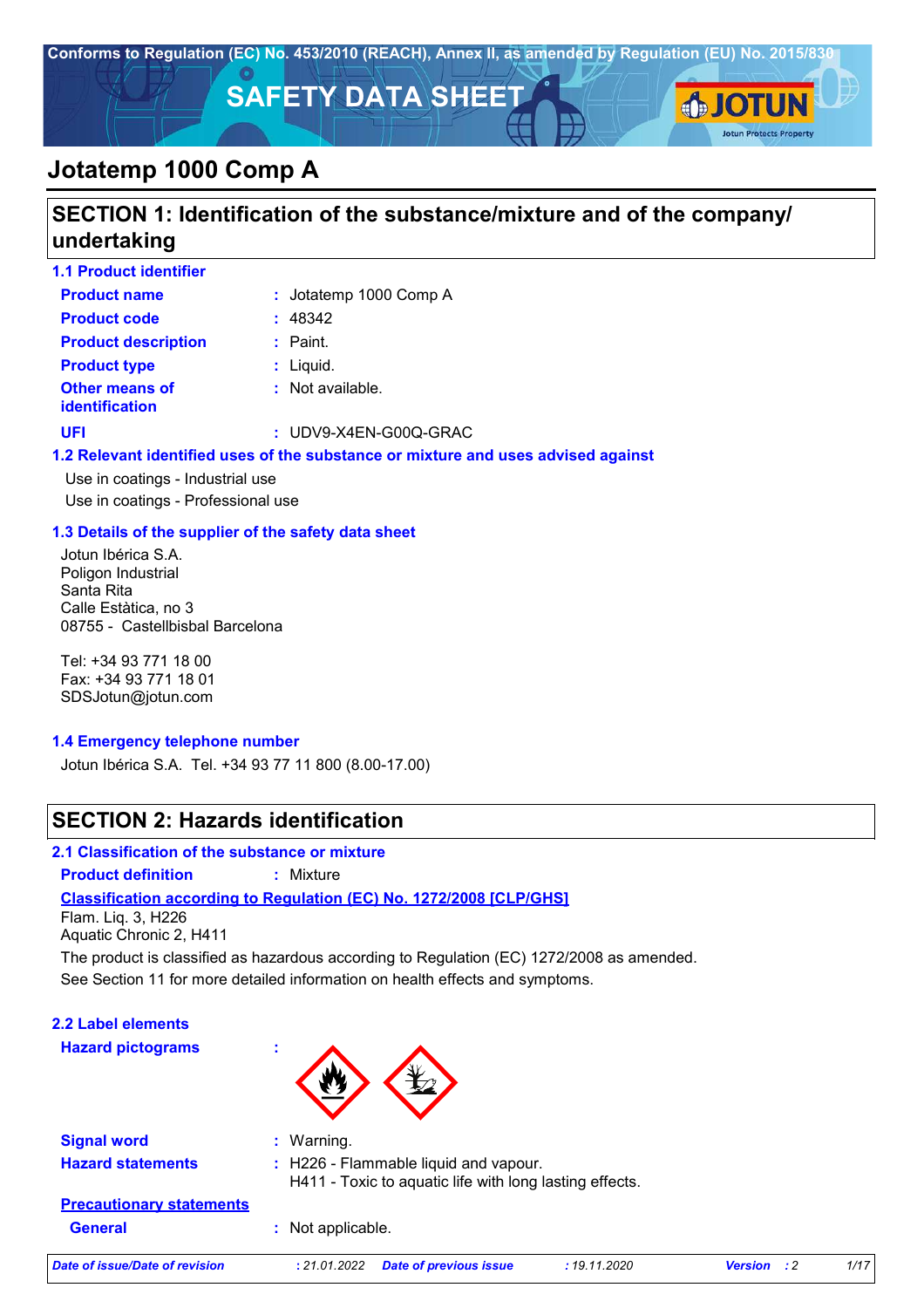## **SECTION 2: Hazards identification**

| <b>Prevention</b>                                                                                                                                               | : P210 - Keep away from heat, hot surfaces, sparks, open flames and other ignition<br>sources. No smoking.<br>P273 - Avoid release to the environment. |
|-----------------------------------------------------------------------------------------------------------------------------------------------------------------|--------------------------------------------------------------------------------------------------------------------------------------------------------|
| <b>Response</b>                                                                                                                                                 | : P391 - Collect spillage.                                                                                                                             |
| <b>Storage</b>                                                                                                                                                  | : Not applicable.                                                                                                                                      |
| <b>Disposal</b>                                                                                                                                                 | : P501 - Dispose of contents and container in accordance with all local, regional,<br>national and international regulations.                          |
| <b>Supplemental label</b><br>elements                                                                                                                           | : Warning! Hazardous respirable droplets may be formed when sprayed. Do not<br>breathe spray or mist.                                                  |
| <b>Annex XVII - Restrictions</b><br>on the manufacture,<br>placing on the market and<br>use of certain dangerous<br>substances, mixtures and<br><b>articles</b> | : Not applicable.                                                                                                                                      |
| <b>Special packaging requirements</b>                                                                                                                           |                                                                                                                                                        |
| <b>Containers to be fitted</b><br>with child-resistant<br>fastenings                                                                                            | : Not applicable.                                                                                                                                      |
| Tactile warning of danger : Not applicable.                                                                                                                     |                                                                                                                                                        |
| <b>2.3 Other hazards</b>                                                                                                                                        |                                                                                                                                                        |
| <b>Product meets the criteria</b><br>for PBT or vPvB according<br>to Regulation (EC) No.<br>1907/2006, Annex XIII                                               | : This mixture does not contain any substances that are assessed to be a PBT or a<br>vPvB.                                                             |
| Other hazards which do<br>not result in classification                                                                                                          | : None known.                                                                                                                                          |

## **SECTION 3: Composition/information on ingredients**

| <b>Product/ingredient name</b>  | <b>Identifiers</b>                                                                        | <b>Weight %</b> | <b>Regulation (EC) No.</b><br>1272/2008 [CLP]                                                                                                                                         | <b>Type</b>   |
|---------------------------------|-------------------------------------------------------------------------------------------|-----------------|---------------------------------------------------------------------------------------------------------------------------------------------------------------------------------------|---------------|
| trizinc bis(orthophosphate)     | REACH #:<br>01-2119485044-40<br>EC: 231-944-3<br>CAS: 7779-90-0<br>Index: 030-011-00-6    | $≥10 - 25$      | Aquatic Acute 1, H400 (M=1)<br>Aquatic Chronic 1, H410<br>$(M=1)$                                                                                                                     | $[1]$         |
| xylene                          | REACH #:<br>01-2119488216-32<br>EC: 215-535-7<br>CAS: 1330-20-7<br>Index: 601-022-00-9    | $\leq 7.4$      | Flam. Liq. 3, H226<br>Acute Tox. 4, H312<br>Acute Tox. 4, H332<br>Skin Irrit. 2, H315<br>Eye Irrit. 2, H319<br><b>STOT SE 3, H335</b><br>Asp. Tox. 1, H304<br>Aquatic Chronic 3, H412 | [1] [2]       |
| dipropylene glycol methyl ether | REACH #:<br>01-2119450011-60<br>EC: 252-104-2<br>CAS: 34590-94-8                          | $\leq 5$        | Not classified.                                                                                                                                                                       | $[2]$         |
| titanium dioxide                | REACH #:<br>01-2119489379-17<br>$EC: 236-675-5$<br>CAS: 13463-67-7<br>Index: 022-006-00-2 | $\leq 5$        | Carc. 2, H351 (inhalation)                                                                                                                                                            | $[1] [2] [*]$ |
| 2-butoxyethanol                 | REACH #:                                                                                  | $≤2.5$          | Acute Tox. 4, H302                                                                                                                                                                    | [1] [2]       |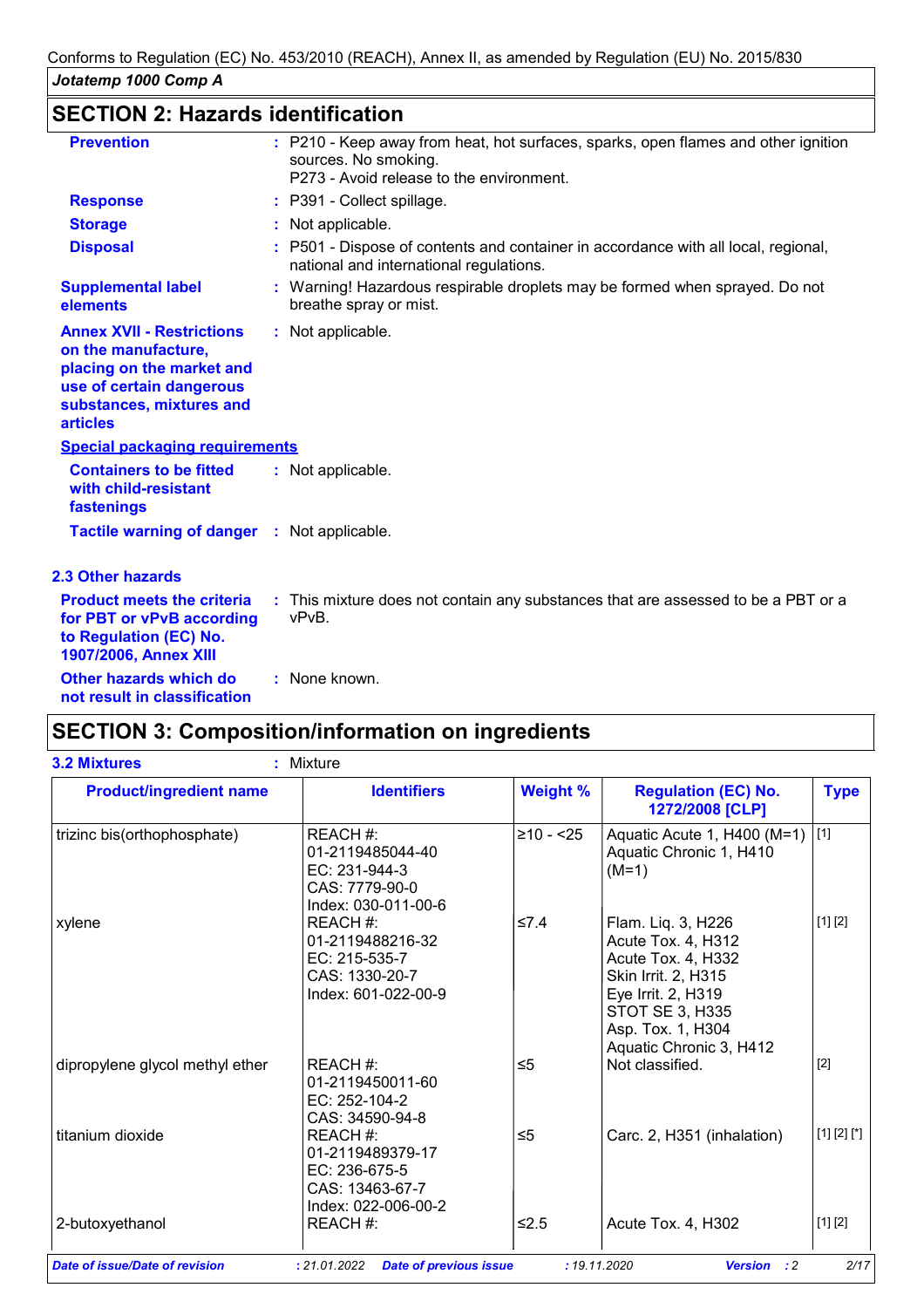#### *Jotatemp 1000 Comp A* **SECTION 3: Composition/information on ingredients** 01-2119475108-36 EC: 203-905-0 CAS: 111-76-2 Index: 603-014-00-0 Acute Tox. 4, H332 Skin Irrit. 2, H315 Eye Irrit. 2, H319 ethylbenzene REACH #: 01-2119489370-35 EC: 202-849-4 CAS: 100-41-4 Index: 601-023-00-4 ≤3 Flam. Liq. 2, H225 Acute Tox. 4, H332 STOT RE 2, H373 (hearing organs) Asp. Tox. 1, H304 Aquatic Chronic 3, H412 [1] [2] methanol EC: 200-659-6 CAS: 67-56-1 Index: 603-001-00-X ≤0.3 Flam. Liq. 2, H225 Acute Tox. 3, H301 Acute Tox. 3, H311 Acute Tox. 3, H331 STOT SE 1, H370 [1] [2] **See Section 16 for the full text of the H statements declared above.**

There are no additional ingredients present which, within the current knowledge of the supplier and in the concentrations applicable, are classified as hazardous to health or the environment, are PBTs, vPvBs or Substances of equivalent concern, or have been assigned a workplace exposure limit and hence require reporting in this section.

Type

[1] Substance classified with a health or environmental hazard

[2] Substance with a workplace exposure limit

[3] Substance meets the criteria for PBT according to Regulation (EC) No. 1907/2006, Annex XIII

[4] Substance meets the criteria for vPvB according to Regulation (EC) No. 1907/2006, Annex XIII

[5] Substance of equivalent concern

[6] Additional disclosure due to company policy

[\*] The classification as a carcinogen by inhalation applies only to mixtures placed on the market in powder form containing 1% or more of titanium dioxide particles with diameter ≤ 10 μm not bound within a matrix.

Occupational exposure limits, if available, are listed in Section 8.

## **SECTION 4: First aid measures**

#### **4.1 Description of first aid measures**

| <b>General</b>                    | : In all cases of doubt, or when symptoms persist, seek medical attention. Never give<br>anything by mouth to an unconscious person. If unconscious, place in recovery<br>position and seek medical advice. |
|-----------------------------------|-------------------------------------------------------------------------------------------------------------------------------------------------------------------------------------------------------------|
| <b>Eye contact</b>                | : Remove contact lenses, irrigate copiously with clean, fresh water, holding the<br>eyelids apart for at least 10 minutes and seek immediate medical advice.                                                |
| <b>Inhalation</b>                 | : Remove to fresh air. Keep person warm and at rest. If not breathing, if breathing is<br>irregular or if respiratory arrest occurs, provide artificial respiration or oxygen by<br>trained personnel.      |
| <b>Skin contact</b>               | : Remove contaminated clothing and shoes. Wash skin thoroughly with soap and<br>water or use recognised skin cleanser. Do NOT use solvents or thinners.                                                     |
| <b>Ingestion</b>                  | : If swallowed, seek medical advice immediately and show the container or label.<br>Keep person warm and at rest. Do NOT induce vomiting.                                                                   |
| <b>Protection of first-aiders</b> | : No action shall be taken involving any personal risk or without suitable training. It<br>may be dangerous to the person providing aid to give mouth-to-mouth resuscitation.                               |

#### **4.2 Most important symptoms and effects, both acute and delayed**

There are no data available on the mixture itself. The mixture has been assessed following the conventional method of the CLP Regulation (EC) No 1272/2008 and is classified for toxicological properties accordingly. See Sections 2 and 3 for details.

Exposure to component solvent vapour concentrations in excess of the stated occupational exposure limit may result in adverse health effects such as mucous membrane and respiratory system irritation and adverse effects on the kidneys, liver and central nervous system. Solvents may cause some of the above effects by absorption through the skin. Repeated or prolonged contact with the mixture may cause removal of natural fat from the skin, resulting in non-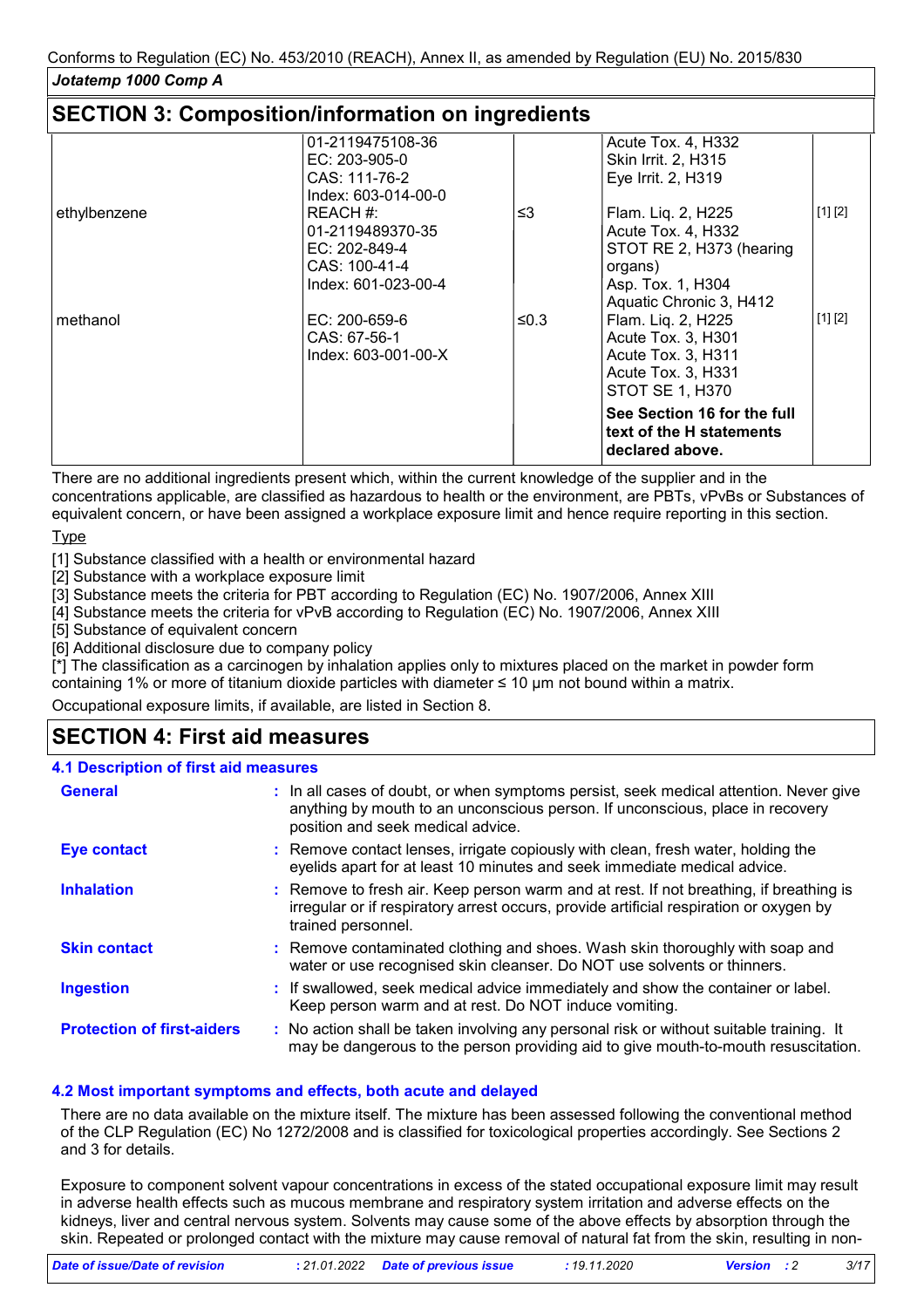## **SECTION 4: First aid measures**

|                              | allergic contact dermatitis and absorption through the skin. Ingestion may cause nausea, diarrhea and vomiting.                |
|------------------------------|--------------------------------------------------------------------------------------------------------------------------------|
| Over-exposure signs/symptoms |                                                                                                                                |
| <b>Eye contact</b>           | : No specific data.                                                                                                            |
| <b>Inhalation</b>            | : No specific data.                                                                                                            |
| <b>Skin contact</b>          | : No specific data.                                                                                                            |
| <b>Ingestion</b>             | $:$ No specific data.                                                                                                          |
|                              | 4.3 Indication of any immediate medical attention and special treatment needed                                                 |
| <b>Notes to physician</b>    | : Treat symptomatically. Contact poison treatment specialist immediately if large<br>quantities have been ingested or inhaled. |
| <b>Specific treatments</b>   | : No specific treatment.                                                                                                       |

See toxicological information (Section 11)

| <b>SECTION 5: Firefighting measures</b>                           |                                                                                                                              |  |  |  |  |
|-------------------------------------------------------------------|------------------------------------------------------------------------------------------------------------------------------|--|--|--|--|
| 5.1 Extinguishing media<br><b>Suitable extinguishing</b><br>media | : Recommended: alcohol-resistant foam, $CO2$ , powders, water spray.                                                         |  |  |  |  |
| <b>Unsuitable extinguishing</b><br>media                          | : Do not use water jet.                                                                                                      |  |  |  |  |
|                                                                   | 5.2 Special hazards arising from the substance or mixture                                                                    |  |  |  |  |
| <b>Hazards from the</b><br>substance or mixture                   | : Fire will produce dense black smoke. Exposure to decomposition products may<br>cause a health hazard.                      |  |  |  |  |
| <b>Hazardous combustion</b><br>products                           | : Decomposition products may include the following materials: carbon monoxide,<br>carbon dioxide, smoke, oxides of nitrogen. |  |  |  |  |
| <b>5.3 Advice for firefighters</b>                                |                                                                                                                              |  |  |  |  |
| <b>Special protective actions</b><br>for fire-fighters            | : Cool closed containers exposed to fire with water. Do not release runoff from fire to<br>drains or watercourses.           |  |  |  |  |
| <b>Special protective</b><br>equipment for fire-fighters          | : Appropriate breathing apparatus may be required.                                                                           |  |  |  |  |

## **SECTION 6: Accidental release measures**

|                                                                | 6.1 Personal precautions, protective equipment and emergency procedures                                                                                                                                                                                                            |
|----------------------------------------------------------------|------------------------------------------------------------------------------------------------------------------------------------------------------------------------------------------------------------------------------------------------------------------------------------|
| For non-emergency<br>personnel                                 | : Exclude sources of ignition and ventilate the area. Avoid breathing vapour or mist.<br>Refer to protective measures listed in sections 7 and 8.                                                                                                                                  |
|                                                                | For emergency responders : If specialised clothing is required to deal with the spillage, take note of any<br>information in Section 8 on suitable and unsuitable materials. See also the<br>information in "For non-emergency personnel".                                         |
| <b>6.2 Environmental</b><br>precautions                        | : Do not allow to enter drains or watercourses. If the product contaminates lakes,<br>rivers, or sewers, inform the appropriate authorities in accordance with local<br>regulations.                                                                                               |
| 6.3 Methods and material<br>for containment and<br>cleaning up | : Contain and collect spillage with non-combustible, absorbent material e.g. sand,<br>earth, vermiculite or diatomaceous earth and place in container for disposal<br>according to local regulations (see Section 13). Preferably clean with a detergent.<br>Avoid using solvents. |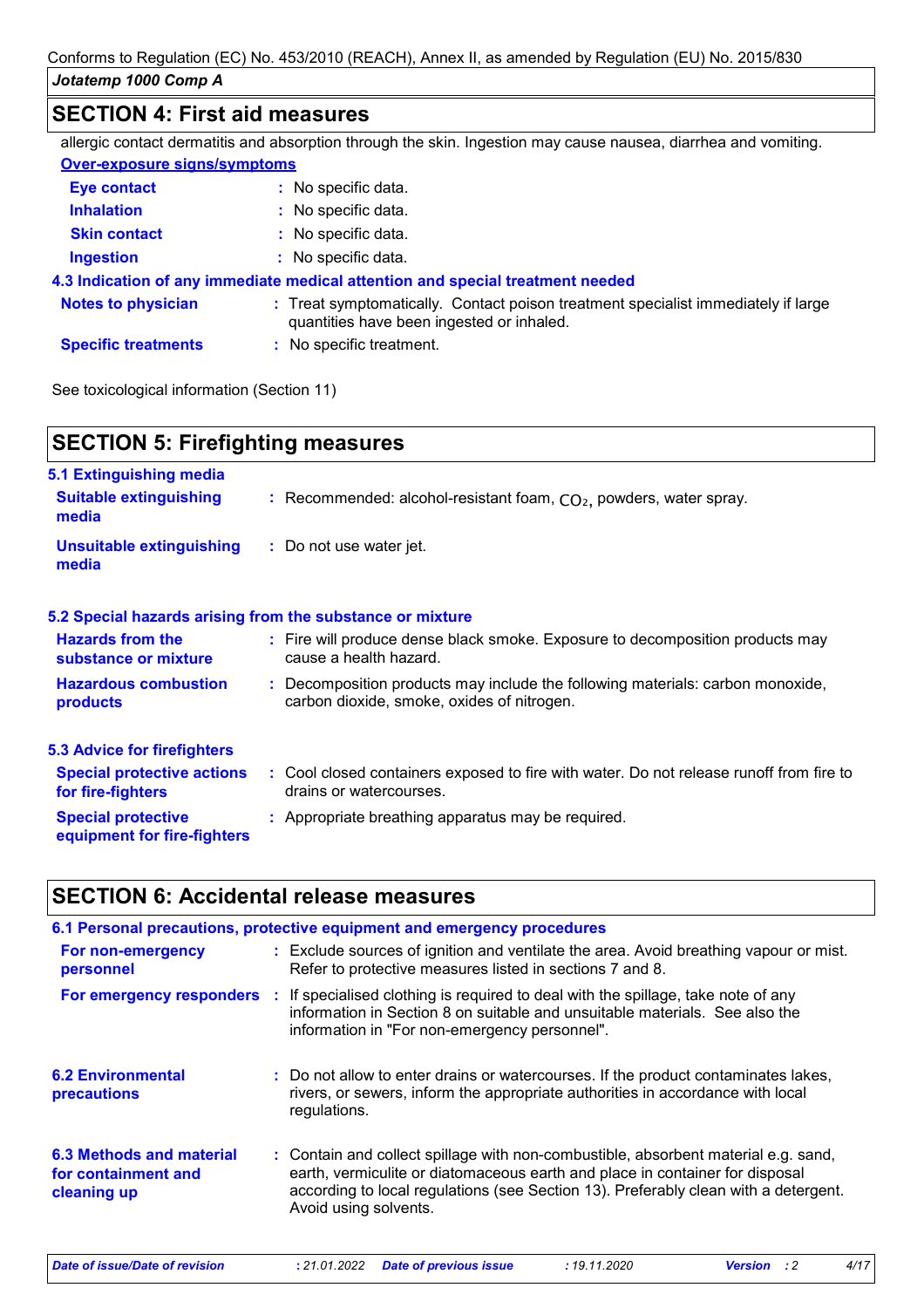### **SECTION 6: Accidental release measures**

| 6.4 Reference to other | : See Section 1 for emergency contact information.                          |
|------------------------|-----------------------------------------------------------------------------|
| sections               | See Section 8 for information on appropriate personal protective equipment. |
|                        | See Section 13 for additional waste treatment information.                  |

## **SECTION 7: Handling and storage**

The information in this section contains generic advice and guidance. The list of Identified Uses in Section 1 should be consulted for any available use-specific information provided in the Exposure Scenario(s).

#### **7.1 Precautions for safe handling**

Prevent the creation of flammable or explosive concentrations of vapours in air and avoid vapour concentrations higher than the occupational exposure limits.

In addition, the product should only be used in areas from which all naked lights and other sources of ignition have been excluded. Electrical equipment should be protected to the appropriate standard.

Mixture may charge electrostatically: always use earthing leads when transferring from one container to another. Operators should wear antistatic footwear and clothing and floors should be of the conducting type.

Keep away from heat, sparks and flame. No sparking tools should be used.

Avoid contact with skin and eyes. Avoid the inhalation of dust, particulates, spray or mist arising from the application of this mixture. Avoid inhalation of dust from sanding.

Eating, drinking and smoking should be prohibited in areas where this material is handled, stored and processed. Put on appropriate personal protective equipment (see Section 8).

Never use pressure to empty. Container is not a pressure vessel.

Always keep in containers made from the same material as the original one.

Comply with the health and safety at work laws.

Do not allow to enter drains or watercourses.

#### **Information on fire and explosion protection**

Vapours are heavier than air and may spread along floors. Vapours may form explosive mixtures with air.

When operators, whether spraying or not, have to work inside the spray booth, ventilation is unlikely to be sufficient to control particulates and solvent vapour in all cases. In such circumstances they should wear a compressed air-fed respirator during the spraying process and until such time as the particulates and solvent vapour concentration has fallen below the exposure limits.

#### **7.2 Conditions for safe storage, including any incompatibilities**

Store in accordance with local regulations.

**Notes on joint storage**

Keep away from: oxidising agents, strong alkalis, strong acids.

**Additional information on storage conditions**

Observe label precautions. Store in a dry, cool and well-ventilated area. Keep away from heat and direct sunlight. Keep away from sources of ignition. No smoking. Prevent unauthorised access. Containers that have been opened must be carefully resealed and kept upright to prevent leakage.

#### **7.3 Specific end use(s)**

**Recommendations : Industrial sector specific : solutions**

: Not available. : Not available.

## **SECTION 8: Exposure controls/personal protection**

The information in this section contains generic advice and guidance. Information is provided based on typical anticipated uses of the product. Additional measures might be required for bulk handling or other uses that could significantly increase worker exposure or environmental releases.

#### **8.1 Control parameters**

#### **Occupational exposure limits**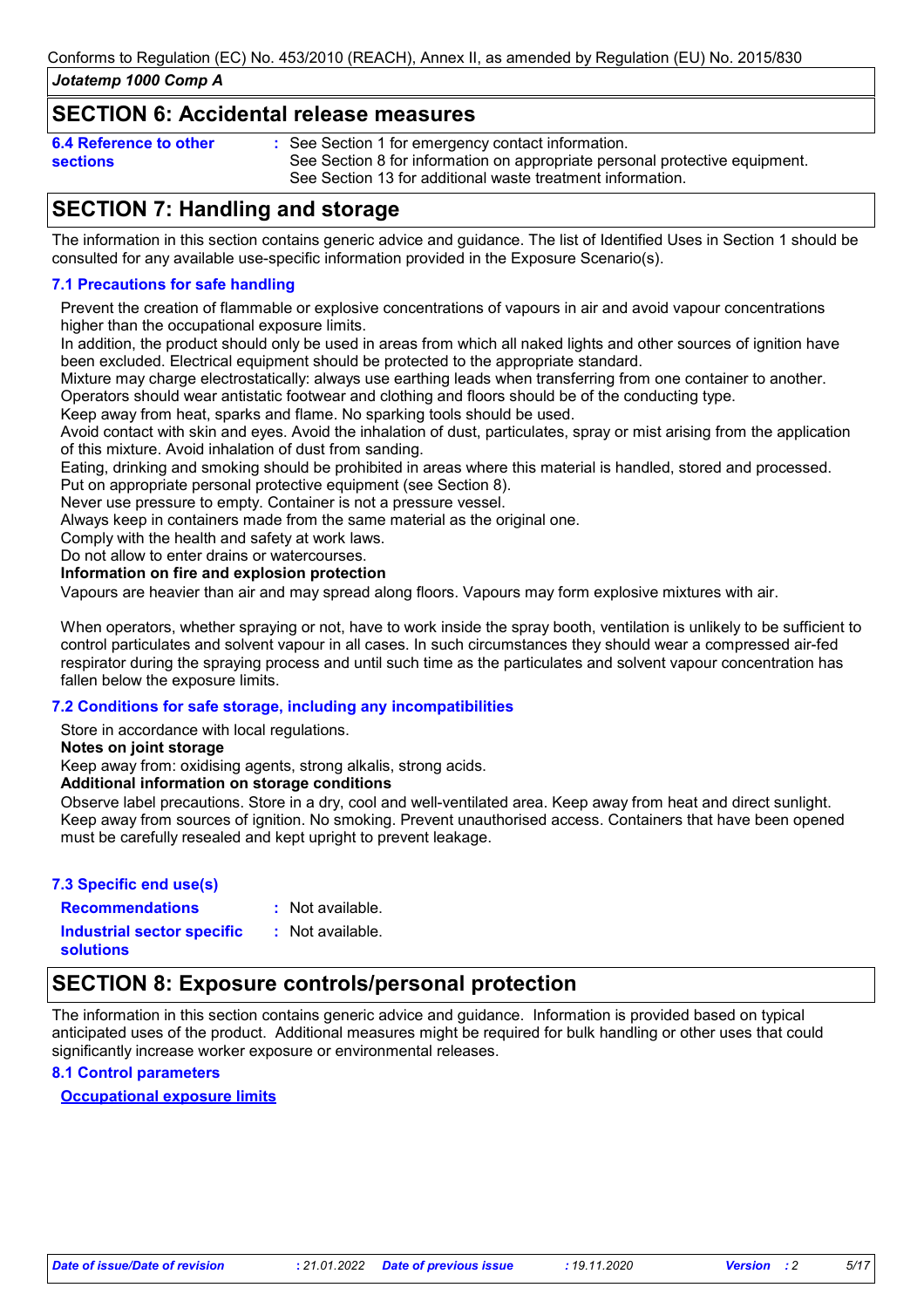## **SECTION 8: Exposure controls/personal protection**

required.

| <b>Product/ingredient name</b>                   | <b>Exposure limit values</b>                                                                                                                                                                                                                                                                                                                                                                                                                                                                                                                                                                                                                                                                                                                                                                                                                                                                                                                                                                                        |
|--------------------------------------------------|---------------------------------------------------------------------------------------------------------------------------------------------------------------------------------------------------------------------------------------------------------------------------------------------------------------------------------------------------------------------------------------------------------------------------------------------------------------------------------------------------------------------------------------------------------------------------------------------------------------------------------------------------------------------------------------------------------------------------------------------------------------------------------------------------------------------------------------------------------------------------------------------------------------------------------------------------------------------------------------------------------------------|
| xylene                                           | National institute of occupational safety and health (Spain,<br>4/2021). Absorbed through skin.<br>STEL: 442 mg/m <sup>3</sup> 15 minutes.<br>STEL: 100 ppm 15 minutes.<br>TWA: 221 mg/m <sup>3</sup> 8 hours.<br>TWA: 50 ppm 8 hours.                                                                                                                                                                                                                                                                                                                                                                                                                                                                                                                                                                                                                                                                                                                                                                              |
| dipropylene glycol methyl ether                  | National institute of occupational safety and health (Spain,<br>4/2021). Absorbed through skin.<br>TWA: 308 mg/m <sup>3</sup> 8 hours.<br>TWA: 50 ppm 8 hours.                                                                                                                                                                                                                                                                                                                                                                                                                                                                                                                                                                                                                                                                                                                                                                                                                                                      |
| 2-butoxyethanol                                  | National institute of occupational safety and health (Spain,<br>4/2021). Absorbed through skin.<br>TWA: 20 ppm 8 hours.<br>TWA: 98 mg/m <sup>3</sup> 8 hours.<br>STEL: 245 mg/m <sup>3</sup> 15 minutes.<br>STEL: 50 ppm 15 minutes.                                                                                                                                                                                                                                                                                                                                                                                                                                                                                                                                                                                                                                                                                                                                                                                |
| ethylbenzene                                     | National institute of occupational safety and health (Spain,<br>4/2021). Absorbed through skin.<br>TWA: 100 ppm 8 hours.<br>TWA: $441$ mg/m <sup>3</sup> 8 hours.<br>STEL: 200 ppm 15 minutes.<br>STEL: 884 mg/m <sup>3</sup> 15 minutes.                                                                                                                                                                                                                                                                                                                                                                                                                                                                                                                                                                                                                                                                                                                                                                           |
| methanol                                         | National institute of occupational safety and health (Spain,<br>4/2021). Absorbed through skin.<br>TWA: 200 ppm 8 hours.<br>TWA: 266 mg/m <sup>3</sup> 8 hours.                                                                                                                                                                                                                                                                                                                                                                                                                                                                                                                                                                                                                                                                                                                                                                                                                                                     |
| <b>Recommended monitoring</b><br>÷<br>procedures | If this product contains ingredients with exposure limits, personal, workplace<br>atmosphere or biological monitoring may be required to determine the effectiveness<br>of the ventilation or other control measures and/or the necessity to use respiratory<br>protective equipment. Reference should be made to monitoring standards, such as<br>the following: European Standard EN 689 (Workplace atmospheres - Guidance for<br>the assessment of exposure by inhalation to chemical agents for comparison with<br>limit values and measurement strategy) European Standard EN 14042 (Workplace<br>atmospheres - Guide for the application and use of procedures for the assessment<br>of exposure to chemical and biological agents) European Standard EN 482<br>(Workplace atmospheres - General requirements for the performance of procedures<br>for the measurement of chemical agents) Reference to national guidance<br>documents for methods for the determination of hazardous substances will also be |

#### **DNELs/DMELs**

| <b>Product/ingredient name</b> |              | <b>Exposure</b>               | <b>Value</b>            | <b>Population</b>                    | <b>Effects</b>                |
|--------------------------------|--------------|-------------------------------|-------------------------|--------------------------------------|-------------------------------|
| trizinc bis(orthophosphate)    |              | Long term Dermal              | 83 mg/kg<br>bw/day      | Workers                              | Systemic                      |
|                                |              | Long term<br>Inhalation       | 5 mg/ $m3$              | Workers                              | Systemic                      |
|                                |              | Long term Dermal              | 83 mg/kg<br>bw/day      | General<br>population<br>[Consumers] | Systemic                      |
|                                |              | Long term<br>Inhalation       | $2.5 \text{ mg/m}^3$    | General<br>population<br>[Consumers] | Systemic                      |
|                                |              | Long term Oral                | $0.83$ mg/<br>kg bw/day | General<br>population<br>[Consumers] | Systemic                      |
|                                |              | Long term Oral                | $0.83$ mg/<br>kg bw/day | General<br>population                | Systemic                      |
|                                |              | Long term<br>Inhalation       | $2.5 \text{ mg/m}^3$    | General<br>population                | Systemic                      |
| Date of issue/Date of revision | : 21.01.2022 | <b>Date of previous issue</b> | : 19.11.2020            |                                      | $\cdot$ : 2<br><b>Version</b> |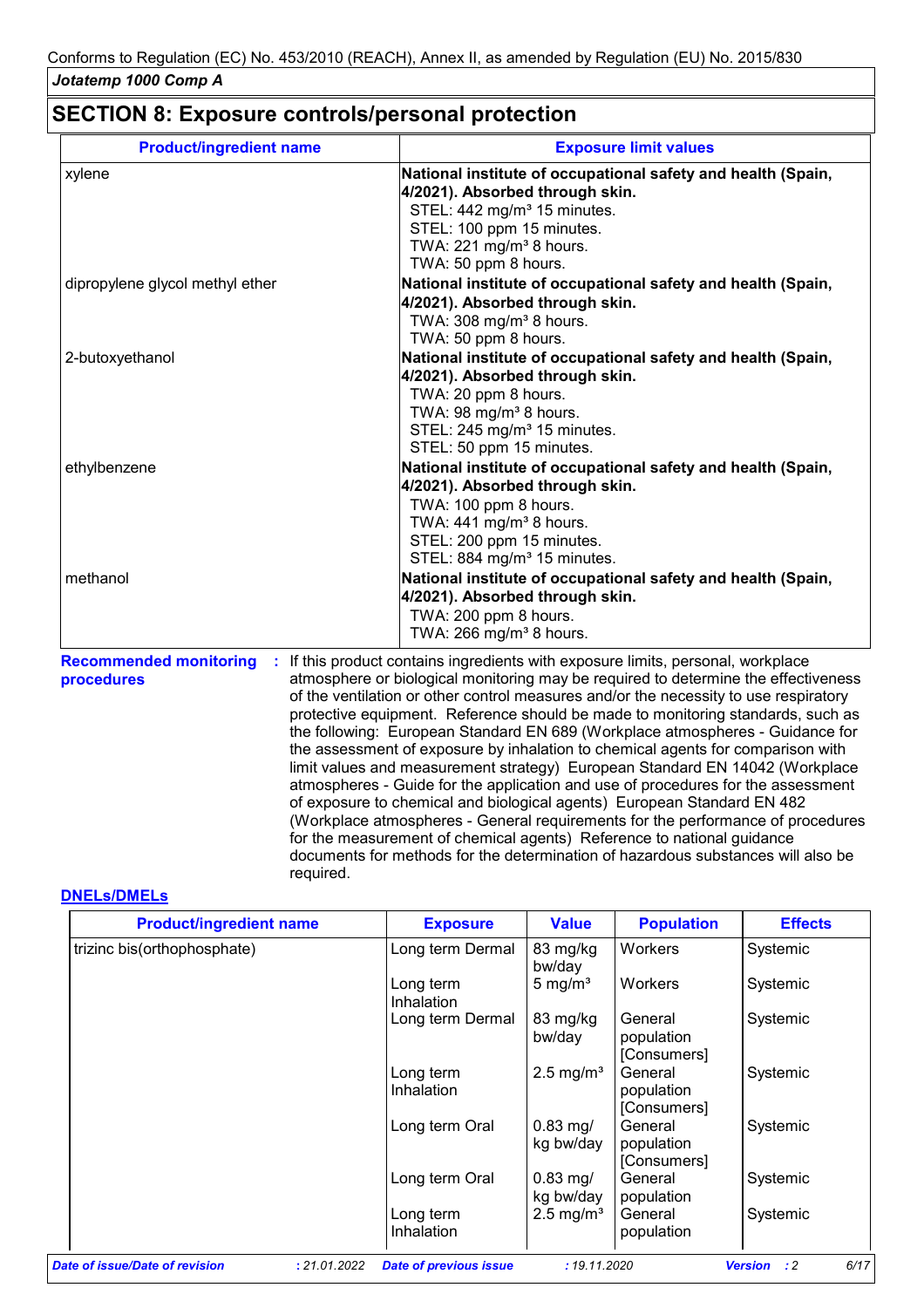## **SECTION 8: Exposure controls/personal protection**

| OLOTION 0. LAPOSUIG CONTUOIS/PGISONAI PIOTGOTION |                                |                               | Workers                              |                                       |
|--------------------------------------------------|--------------------------------|-------------------------------|--------------------------------------|---------------------------------------|
|                                                  | Long term<br>Inhalation        | $5 \text{ mg/m}^3$            |                                      | Systemic                              |
|                                                  | Long term Dermal               | 83 mg/kg<br>bw/day            | General<br>population                | Systemic                              |
|                                                  | Long term Dermal               | 83 mg/kg<br>bw/day            | Workers                              | Systemic                              |
| xylene                                           | Long term Oral                 | $1.6$ mg/kg<br>bw/day         | General<br>population                | Systemic                              |
|                                                  | Long term<br>Inhalation        | 14.8 mg/m <sup>3</sup>        | General<br>population                | Systemic                              |
|                                                  | Long term                      | $77 \text{ mg/m}^3$           | Workers                              | Systemic                              |
|                                                  | Inhalation<br>Long term Dermal | 108 mg/kg                     | General                              | Systemic                              |
|                                                  | Long term Dermal               | bw/day<br>180 mg/kg<br>bw/day | population<br>Workers                | Systemic                              |
|                                                  | Short term<br>Inhalation       | 289 mg/m $3$                  | Workers                              | Local                                 |
|                                                  | Short term<br>Inhalation       | 289 mg/m $3$                  | Workers                              | Systemic                              |
| dipropylene glycol methyl ether                  | Long term Dermal               | 65 mg/kg<br>bw/day            | Workers                              | Systemic                              |
|                                                  | Long term<br>Inhalation        | 310 mg/ $m3$                  | Workers                              | Systemic                              |
|                                                  | Long term<br>Inhalation        | 37.2 mg/m <sup>3</sup>        | General<br>population<br>[Consumers] | Systemic                              |
|                                                  | Long term Oral                 | $1.67$ mg/<br>kg bw/day       | General<br>population<br>[Consumers] | Systemic                              |
|                                                  | Long term Dermal               | 15 mg/kg<br>bw/day            | General<br>population<br>[Consumers] | Systemic                              |
|                                                  | Long term Oral                 | $0.33$ mg/<br>kg bw/day       | General<br>population                | Systemic                              |
|                                                  | Long term<br>Inhalation        | 37.2 mg/m <sup>3</sup>        | General<br>population                | Systemic                              |
|                                                  | Long term Dermal               | 121 mg/kg<br>bw/day           | General<br>population                | Systemic                              |
|                                                  | Long term Dermal               | 283 mg/kg<br>bw/day           | Workers                              | Systemic                              |
|                                                  | Long term<br>Inhalation        | 308 mg/ $m3$                  | Workers                              | Systemic                              |
| titanium dioxide                                 | Long term<br>Inhalation        | 10 mg/ $m3$                   | Workers                              | Local                                 |
|                                                  | Long term Oral                 | 700 mg/kg<br>bw/day           | General<br>population                | Systemic                              |
| 2-butoxyethanol                                  | Short term Dermal              | 89 mg/kg<br>bw/day            | Workers                              | Systemic                              |
|                                                  | Short term<br>Inhalation       | 663 $mg/m3$                   | Workers                              | Systemic                              |
|                                                  | Short term<br>Inhalation       | 246 mg/m $3$                  | Workers                              | Local                                 |
|                                                  | Long term Dermal               | 75 mg/kg<br>bw/day            | Workers                              | Systemic                              |
|                                                  | Long term<br>Inhalation        | 98 mg/ $m3$                   | Workers                              | Systemic                              |
|                                                  | Short term Dermal              | 44.5 mg/<br>kg bw/day         | General<br>population<br>[Consumers] | Systemic                              |
|                                                  | Short term<br>Inhalation       | 426 mg/m <sup>3</sup>         | General<br>population                | Systemic                              |
| Date of issue/Date of revision<br>: 21.01.2022   | <b>Date of previous issue</b>  | : 19.11.2020                  | [Consumers]                          | <b>Version</b><br>$\cdot$ : 2<br>7/17 |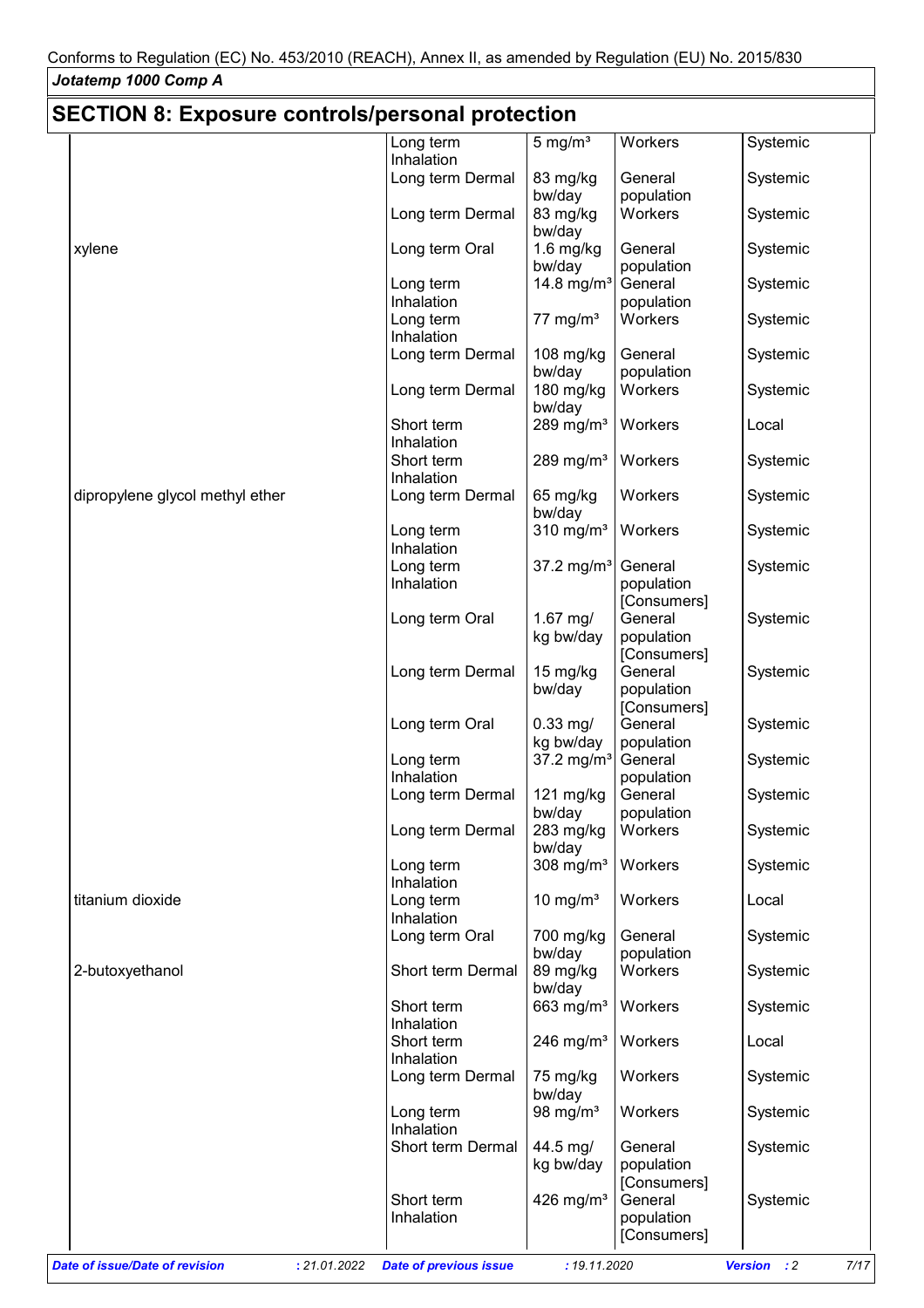| <b>SECTION 8: Exposure controls/personal protection</b> |                               |                         |                       |                     |  |  |
|---------------------------------------------------------|-------------------------------|-------------------------|-----------------------|---------------------|--|--|
|                                                         | Short term Oral               | $13.4$ mg/<br>kg bw/day | Workers               | Systemic            |  |  |
|                                                         | Short term                    | 123 mg/ $m3$            | General               | Local               |  |  |
|                                                         | Inhalation                    |                         | population            |                     |  |  |
|                                                         |                               |                         | [Consumers]           |                     |  |  |
|                                                         | Long term Dermal              | 38 mg/kg                | General               | Systemic            |  |  |
|                                                         |                               | bw/day                  | population            |                     |  |  |
|                                                         |                               |                         | [Consumers]           |                     |  |  |
|                                                         | Long term                     | 49 mg/ $m3$             | General               | Systemic            |  |  |
|                                                         | Inhalation                    |                         | population            |                     |  |  |
|                                                         |                               |                         | [Consumers]           |                     |  |  |
|                                                         | Long term Oral                | $3.2$ mg/kg             | General               | Systemic            |  |  |
|                                                         |                               | bw/day                  | population            |                     |  |  |
|                                                         |                               |                         | [Consumers]           |                     |  |  |
|                                                         | Long term Oral                | $6.3$ mg/kg             | General               | Systemic            |  |  |
|                                                         |                               | bw/day                  | population            |                     |  |  |
|                                                         | Short term Oral               | 26.7 mg/                | General               | Systemic            |  |  |
|                                                         |                               | kg bw/day               | population            |                     |  |  |
|                                                         | Long term                     | 59 mg/ $m3$             | General               | Systemic            |  |  |
|                                                         | Inhalation                    |                         | population            |                     |  |  |
|                                                         | Long term Dermal              | 75 mg/kg                | General               | Systemic            |  |  |
|                                                         |                               | bw/day                  | population            |                     |  |  |
|                                                         | Short term Dermal             | 89 mg/kg                | General               | Systemic            |  |  |
|                                                         |                               | bw/day                  | population            |                     |  |  |
|                                                         | Short term Dermal             | 89 mg/kg                | Workers               | Systemic            |  |  |
|                                                         |                               | bw/day                  |                       |                     |  |  |
|                                                         | Long term                     | 98 mg/ $m3$             | Workers               | Systemic            |  |  |
|                                                         | Inhalation                    |                         |                       |                     |  |  |
|                                                         | Long term Dermal              | $125$ mg/kg             | Workers               | Systemic            |  |  |
|                                                         | Short term                    | bw/day                  | General               | Local               |  |  |
|                                                         | Inhalation                    | 147 mg/ $m3$            | population            |                     |  |  |
|                                                         | Short term                    | 246 mg/m $3$            | Workers               | Local               |  |  |
|                                                         | Inhalation                    |                         |                       |                     |  |  |
|                                                         | Short term                    | 426 mg/ $m3$            | General               | Systemic            |  |  |
|                                                         | Inhalation                    |                         | population            |                     |  |  |
|                                                         | Short term                    | 1091 mg/                | Workers               | Systemic            |  |  |
|                                                         | Inhalation                    | m <sup>3</sup>          |                       |                     |  |  |
| ethylbenzene                                            | Long term Oral                | $1.6$ mg/kg             | General               | Systemic            |  |  |
|                                                         |                               | bw/day                  | population            |                     |  |  |
|                                                         | Long term                     | 15 mg/ $m3$             | General               | Systemic            |  |  |
|                                                         | Inhalation                    |                         | population            |                     |  |  |
|                                                         | Long term                     | $77 \text{ mg/m}^3$     | Workers               | Systemic            |  |  |
|                                                         | Inhalation                    |                         |                       |                     |  |  |
|                                                         | Long term Dermal              | 180 mg/kg               | Workers               | Systemic            |  |  |
|                                                         |                               | bw/day                  |                       |                     |  |  |
|                                                         | Short term                    | 293 mg/m $3$            | Workers               | Local               |  |  |
|                                                         | Inhalation                    |                         |                       |                     |  |  |
|                                                         | Long term                     | 442 mg/m <sup>3</sup>   | Workers               | Local               |  |  |
|                                                         | Inhalation                    |                         |                       |                     |  |  |
|                                                         | Short term                    | 884 mg/m <sup>3</sup>   | Workers               | Systemic            |  |  |
|                                                         | Inhalation                    |                         |                       |                     |  |  |
| methanol                                                | Short term Dermal             | 8 mg/kg                 | General               | Systemic            |  |  |
|                                                         |                               | bw/day                  | population<br>General |                     |  |  |
|                                                         | Long term Dermal              | 8 mg/kg<br>bw/day       | population            | Systemic            |  |  |
|                                                         | Short term Dermal             | 40 mg/kg                | Workers               | Systemic            |  |  |
|                                                         |                               | bw/day                  |                       |                     |  |  |
|                                                         | Long term Dermal              | 40 mg/kg                | Workers               | Systemic            |  |  |
|                                                         |                               | bw/day                  |                       |                     |  |  |
|                                                         | Short term                    | 50 mg/ $m3$             | General               | Local               |  |  |
|                                                         | Inhalation                    |                         | population            |                     |  |  |
|                                                         | Long term                     | 50 mg/ $m3$             | General               | Local               |  |  |
|                                                         |                               |                         |                       |                     |  |  |
| <b>Date of issue/Date of revision</b><br>: 21.01.2022   | <b>Date of previous issue</b> | : 19.11.2020            |                       | Version : 2<br>8/17 |  |  |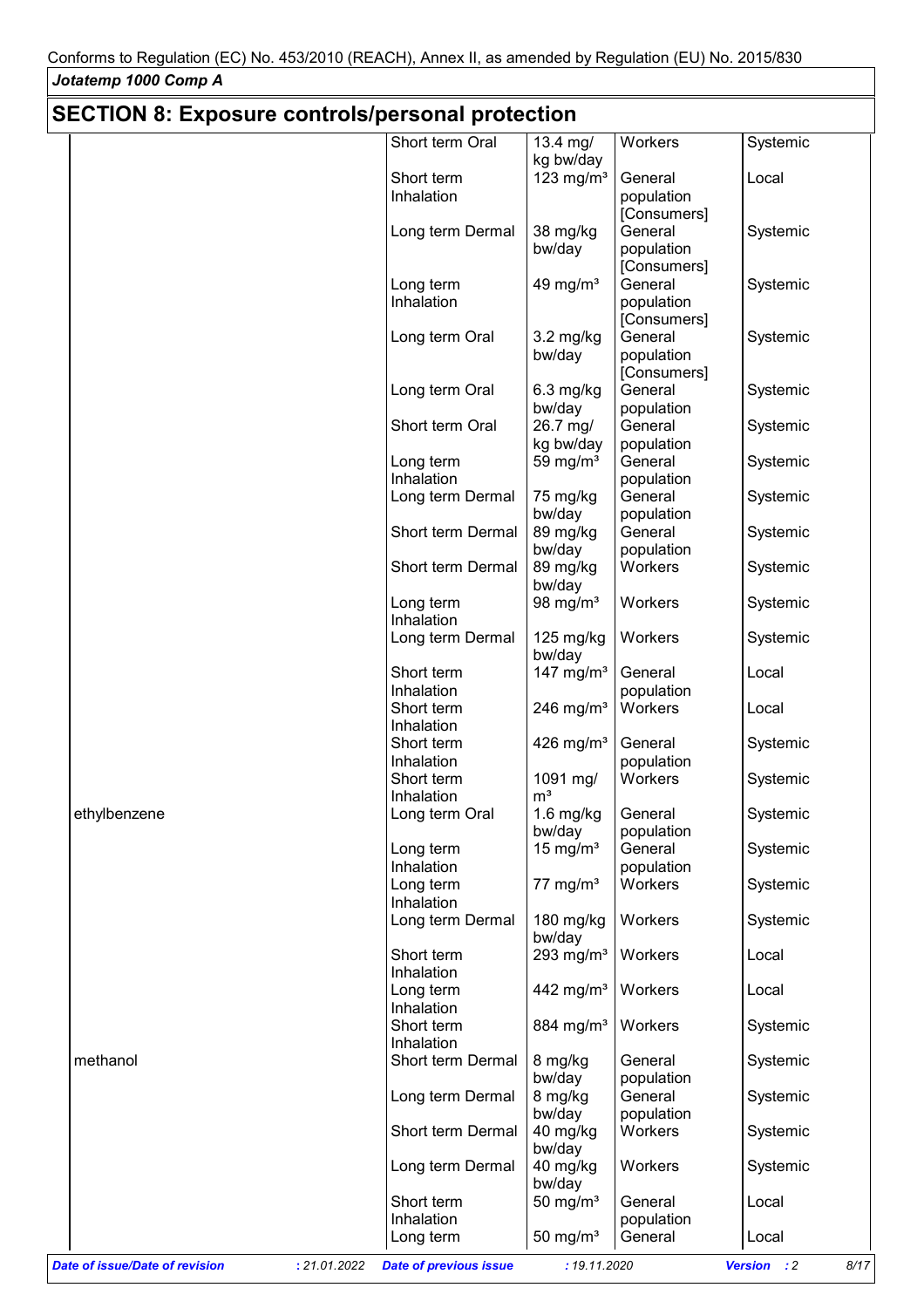| <b>SECTION 8: Exposure controls/personal protection</b> |                   |                         |            |          |  |  |  |
|---------------------------------------------------------|-------------------|-------------------------|------------|----------|--|--|--|
|                                                         | <b>Inhalation</b> |                         | population |          |  |  |  |
|                                                         | Short term        | 50 mg/m <sup>3</sup>    | General    | Systemic |  |  |  |
|                                                         | <b>Inhalation</b> |                         | population |          |  |  |  |
|                                                         | Long term         | 50 mg/ $m3$             | General    | Systemic |  |  |  |
|                                                         | Inhalation        |                         | population |          |  |  |  |
|                                                         | Short term        | $260 \text{ mg/m}^3$    | Workers    | Local    |  |  |  |
|                                                         | Inhalation        |                         |            |          |  |  |  |
|                                                         | Long term         | $260$ mg/m <sup>3</sup> | Workers    | Local    |  |  |  |
|                                                         | Inhalation        |                         |            |          |  |  |  |
|                                                         | Short term        | $260 \text{ mg/m}^3$    | Workers    | Systemic |  |  |  |
|                                                         | Inhalation        |                         |            |          |  |  |  |
|                                                         | Long term         | $260$ mg/m <sup>3</sup> | Workers    | Systemic |  |  |  |
|                                                         | Inhalation        |                         |            |          |  |  |  |
|                                                         |                   |                         |            |          |  |  |  |

#### **PNECs**

| <b>Product/ingredient name</b>  | <b>Compartment Detail</b>  | <b>Value</b>    | <b>Method Detail</b>      |
|---------------------------------|----------------------------|-----------------|---------------------------|
| trizinc bis(orthophosphate)     | Fresh water                | 20.6 µg/l       | ä,                        |
|                                 | Marine                     | $6.1$ µg/l      |                           |
|                                 | Sewage Treatment           | 52 µg/l         |                           |
|                                 | Plant                      |                 |                           |
|                                 | Fresh water sediment       | 117.8 mg/kg dwt |                           |
|                                 | Marine water sediment      | 56.5 mg/kg dwt  |                           |
|                                 | Soil                       | 35.6 mg/kg dwt  |                           |
| xylene                          | Fresh water                | $0.327$ mg/l    |                           |
|                                 | Marine                     | 0.327 mg/l      |                           |
|                                 | Sewage Treatment           | 6.58 mg/l       |                           |
|                                 | Plant                      |                 |                           |
|                                 | Fresh water sediment       | 12.46 mg/kg dwt |                           |
|                                 | Marine water sediment      | 12.46 mg/kg dwt |                           |
|                                 | Soil                       | 2.31 mg/kg dwt  |                           |
| dipropylene glycol methyl ether | Fresh water                | 19 mg/l         | <b>Assessment Factors</b> |
|                                 | Marine                     | $1.9$ mg/l      | <b>Assessment Factors</b> |
|                                 | Fresh water sediment       | 70.2 mg/kg dwt  | <b>Assessment Factors</b> |
|                                 | Marine water sediment      | 7.02 mg/kg dwt  | <b>Assessment Factors</b> |
|                                 | Soil                       | 2.74 mg/kg      | <b>Assessment Factors</b> |
|                                 | Sewage Treatment           | 4168 mg/l       | <b>Assessment Factors</b> |
|                                 | Plant                      |                 |                           |
| 2-butoxyethanol                 | Fresh water                | 8.8 mg/l        |                           |
|                                 | Marine                     | 0.88 mg/l       |                           |
|                                 | Sewage Treatment           | 463 mg/l        |                           |
|                                 | Plant                      |                 |                           |
|                                 | Fresh water sediment       | 34.6 mg/kg dwt  |                           |
|                                 | Marine water sediment      | 3.46 mg/kg dwt  |                           |
|                                 | Soil                       | 3.13 mg/kg dwt  |                           |
|                                 | <b>Secondary Poisoning</b> | 20 mg/kg        |                           |
| ethylbenzene                    | Fresh water                | $0.1$ mg/l      |                           |
|                                 | Marine                     | 0.01 mg/l       |                           |
|                                 | Sewage Treatment           | 9.6 mg/l        |                           |
|                                 | Plant                      |                 |                           |
|                                 | Fresh water sediment       | 13.7 mg/kg dwt  |                           |
|                                 | Soil                       | 2.68 mg/kg dwt  |                           |
|                                 | Secondary Poisoning        | 20 mg/kg        |                           |

#### **8.2 Exposure controls**

#### **Appropriate engineering controls**

Provide adequate ventilation. Where reasonably practicable, this should be **:** achieved by the use of local exhaust ventilation and good general extraction. If these are not sufficient to maintain concentrations of particulates and solvent vapours below the OEL, suitable respiratory protection must be worn.

#### **Individual protection measures**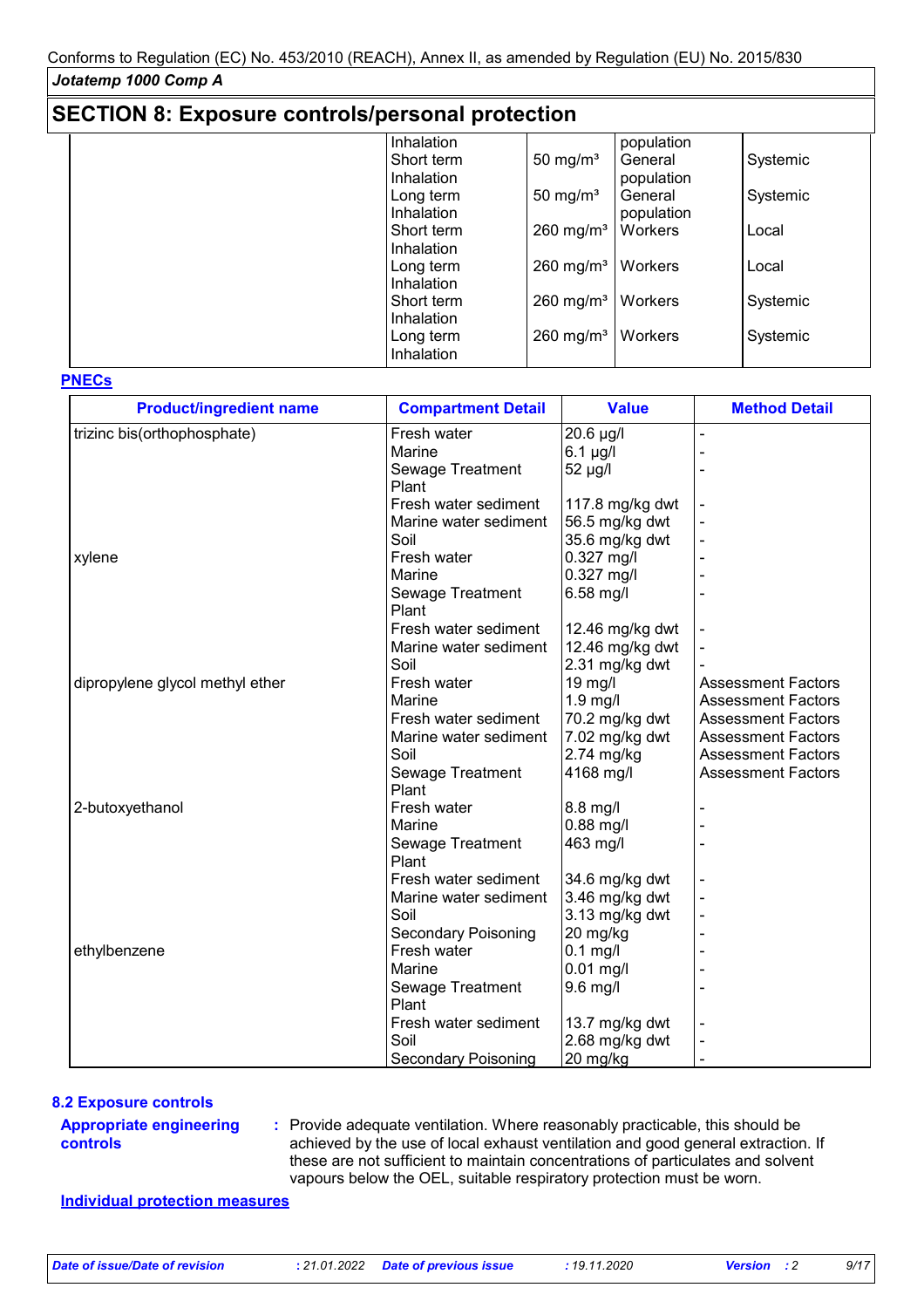## **SECTION 8: Exposure controls/personal protection**

| <b>Hygiene measures</b>                   | : Wash hands, forearms and face thoroughly after handling chemical products, before<br>eating, smoking and using the lavatory and at the end of the working period.<br>Appropriate techniques should be used to remove potentially contaminated clothing.<br>Wash contaminated clothing before reusing. Ensure that eyewash stations and<br>safety showers are close to the workstation location.                                                                                                                                                                                                                                                                                                                                                                                                                                                                                                                                                                                                                                                                                                          |
|-------------------------------------------|------------------------------------------------------------------------------------------------------------------------------------------------------------------------------------------------------------------------------------------------------------------------------------------------------------------------------------------------------------------------------------------------------------------------------------------------------------------------------------------------------------------------------------------------------------------------------------------------------------------------------------------------------------------------------------------------------------------------------------------------------------------------------------------------------------------------------------------------------------------------------------------------------------------------------------------------------------------------------------------------------------------------------------------------------------------------------------------------------------|
| <b>Eye/face protection</b>                | Safety eyewear complying to EN 166 should be used when a risk assessment<br>indicates this is necessary to avoid exposure to liquid splashes, mists, gases or<br>dusts. If contact is possible, the following protection should be worn, unless the<br>assessment indicates a higher degree of protection: safety glasses with side-<br>shields.                                                                                                                                                                                                                                                                                                                                                                                                                                                                                                                                                                                                                                                                                                                                                           |
| <b>Skin protection</b>                    |                                                                                                                                                                                                                                                                                                                                                                                                                                                                                                                                                                                                                                                                                                                                                                                                                                                                                                                                                                                                                                                                                                            |
| <b>Gloves</b>                             | : There is no one glove material or combination of materials that will give unlimited<br>resistance to any individual or combination of chemicals.<br>The breakthrough time must be greater than the end use time of the product.<br>The instructions and information provided by the glove manufacturer on use,<br>storage, maintenance and replacement must be followed.<br>Gloves should be replaced regularly and if there is any sign of damage to the glove<br>material.<br>Always ensure that gloves are free from defects and that they are stored and used<br>correctly.<br>The performance or effectiveness of the glove may be reduced by physical/chemical<br>damage and poor maintenance.<br>Barrier creams may help to protect the exposed areas of the skin but should not be<br>applied once exposure has occurred.<br>Wear suitable gloves tested to EN374.<br>May be used, gloves(breakthrough time) 4 - 8 hours: neoprene, PVC<br>Recommended, gloves(breakthrough time) > 8 hours: fluor rubber, Teflon, Viton®,<br>Saranex, 4H, polyvinyl alcohol (PVA), nitrile rubber, butyl rubber |
|                                           | For right choice of glove materials, with focus on chemical resistance and time of<br>penetration, seek advice by the supplier of chemical resistant gloves.<br>The user must check that the final choice of type of glove selected for handling this<br>product is the most appropriate and takes into account the particular conditions of<br>use, as included in the user's risk assessment.                                                                                                                                                                                                                                                                                                                                                                                                                                                                                                                                                                                                                                                                                                            |
| <b>Body protection</b>                    | : Personnel should wear antistatic clothing made of natural fibres or of high-<br>temperature-resistant synthetic fibres.                                                                                                                                                                                                                                                                                                                                                                                                                                                                                                                                                                                                                                                                                                                                                                                                                                                                                                                                                                                  |
| <b>Other skin protection</b>              | : Appropriate footwear and any additional skin protection measures should be<br>selected based on the task being performed and the risks involved and should be<br>approved by a specialist before handling this product.                                                                                                                                                                                                                                                                                                                                                                                                                                                                                                                                                                                                                                                                                                                                                                                                                                                                                  |
| <b>Respiratory protection</b>             | : If workers are exposed to concentrations above the exposure limit, they must use a<br>respirator according to EN 140. Use respiratory mask with charcoal and dust filter<br>when spraying this product, according to EN 14387 (as filter combination A2-P2). In<br>confined spaces, use compressed-air or fresh-air respiratory equipment. When use<br>of roller or brush, consider use of charcoalfilter.                                                                                                                                                                                                                                                                                                                                                                                                                                                                                                                                                                                                                                                                                               |
| <b>Environmental exposure</b><br>controls | Do not allow to enter drains or watercourses.                                                                                                                                                                                                                                                                                                                                                                                                                                                                                                                                                                                                                                                                                                                                                                                                                                                                                                                                                                                                                                                              |

## **SECTION 9: Physical and chemical properties**

#### **9.1 Information on basic physical and chemical properties Appearance**

| <b>Physical state</b>               | $:$ Liquid.       |
|-------------------------------------|-------------------|
| <b>Colour</b>                       | : Grey, Aluminium |
| <b>Odour</b>                        | : Characteristic. |
| <b>Odour threshold</b>              | : Not applicable. |
| рH                                  | : Not applicable. |
| <b>Melting point/freezing point</b> | : Not applicable. |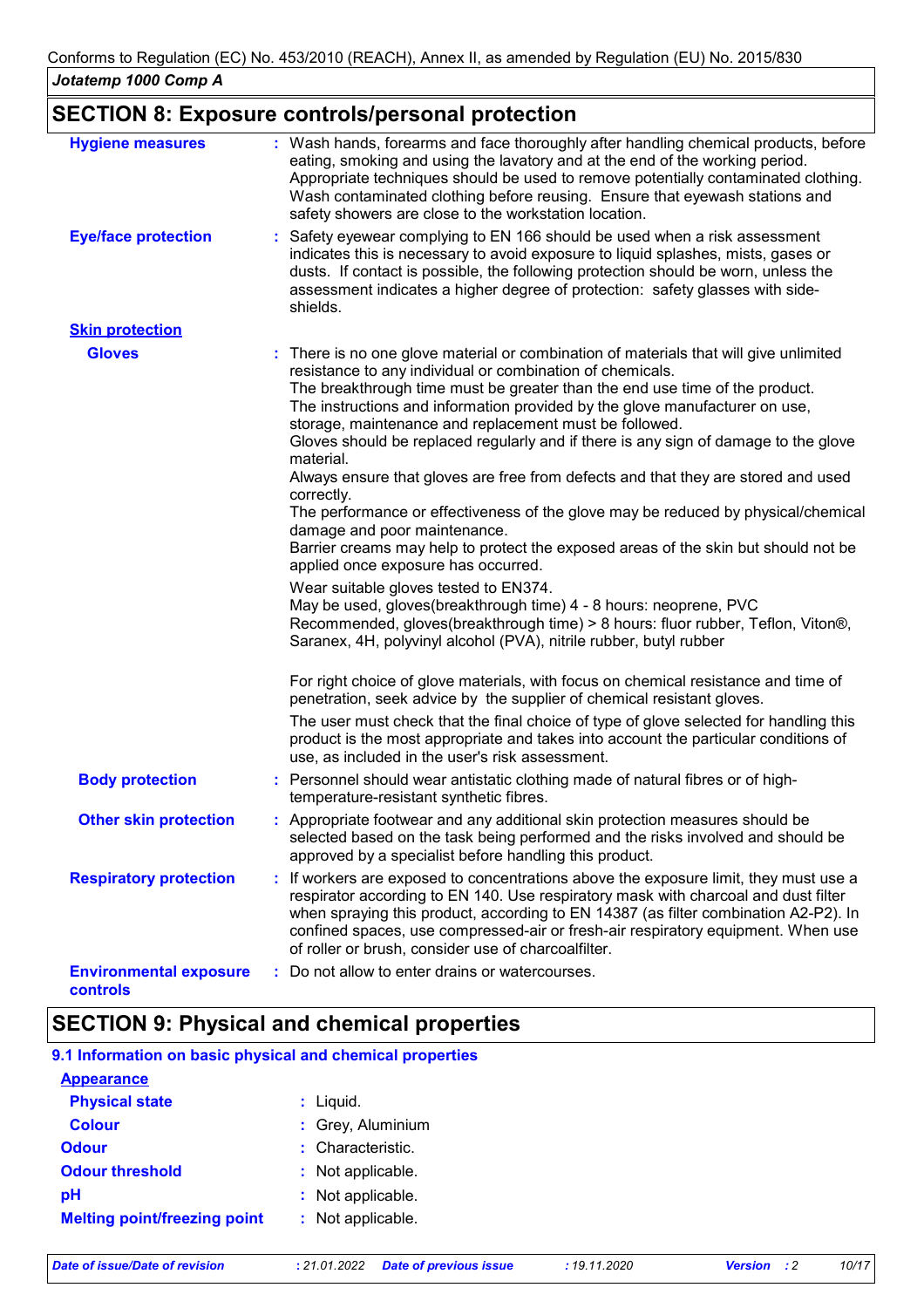### **SECTION 9: Physical and chemical properties**

| Initial boiling point and<br>boiling range                 | : Lowest known value: 136.1°C (277°F) (ethylbenzene). Weighted average:<br>156.96°C (314.5°F)                                               |
|------------------------------------------------------------|---------------------------------------------------------------------------------------------------------------------------------------------|
| <b>Flash point</b>                                         | : Closed cup: 27°C                                                                                                                          |
| <b>Evaporation rate</b>                                    | : Highest known value: 0.84 (ethylbenzene) Weighted average: 0.46 compared<br>with butyl acetate                                            |
| <b>Flammability (solid, gas)</b>                           | : Not applicable.                                                                                                                           |
| <b>Upper/lower flammability or</b><br>explosive limits     | $: 0.8 - 14\%$                                                                                                                              |
| <b>Vapour pressure</b>                                     | : Highest known value: 1.2 kPa (9.3 mm Hg) (at $20^{\circ}$ C) (ethylbenzene). Weighted<br>average: $0.8$ kPa (6 mm Hg) (at $20^{\circ}$ C) |
| <b>Vapour density</b>                                      | : Highest known value: 5.1 (Air = 1) (dipropylene glycol methyl ether). Weighted<br>average: $4.17$ (Air = 1)                               |
| <b>Density</b>                                             | $: 1.762$ to 1.768 g/cm <sup>3</sup>                                                                                                        |
| <b>Solubility(ies)</b>                                     | : Insoluble in the following materials: cold water and hot water.                                                                           |
| Partition coefficient: n-octanol/: Not available.<br>water |                                                                                                                                             |
| <b>Auto-ignition temperature</b>                           | : Lowest known value: $207^{\circ}$ C (404.6°F) (dipropylene glycol methyl ether).                                                          |
| <b>Decomposition temperature</b>                           | : Not available.                                                                                                                            |
| <b>Viscosity</b>                                           | : Kinematic (40°C): $>20.5$ mm <sup>2</sup> /s ( $>20.5$ cSt)                                                                               |
| <b>Explosive properties</b>                                | : Not available.                                                                                                                            |
| <b>Oxidising properties</b>                                | : Not available.                                                                                                                            |
|                                                            |                                                                                                                                             |

#### **9.2 Other information**

No additional information.

## **SECTION 10: Stability and reactivity**

| : No specific test data related to reactivity available for this product or its ingredients.                                        |
|-------------------------------------------------------------------------------------------------------------------------------------|
| : Stable under recommended storage and handling conditions (see Section 7).                                                         |
| : Under normal conditions of storage and use, hazardous reactions will not occur.                                                   |
| : When exposed to high temperatures may produce hazardous decomposition<br>products.                                                |
| : Keep away from the following materials to prevent strong exothermic reactions:<br>oxidising agents, strong alkalis, strong acids. |
| : Decomposition products may include the following materials: carbon monoxide,<br>carbon dioxide, smoke, oxides of nitrogen.        |
|                                                                                                                                     |

## **SECTION 11: Toxicological information**

#### **11.1 Information on toxicological effects**

There are no data available on the mixture itself. The mixture has been assessed following the conventional method of the CLP Regulation (EC) No 1272/2008 and is classified for toxicological properties accordingly. See Sections 2 and 3 for details.

Exposure to component solvent vapour concentrations in excess of the stated occupational exposure limit may result in adverse health effects such as mucous membrane and respiratory system irritation and adverse effects on the kidneys, liver and central nervous system. Solvents may cause some of the above effects by absorption through the skin. Repeated or prolonged contact with the mixture may cause removal of natural fat from the skin, resulting in nonallergic contact dermatitis and absorption through the skin. Ingestion may cause nausea, diarrhea and vomiting.

#### **Acute toxicity**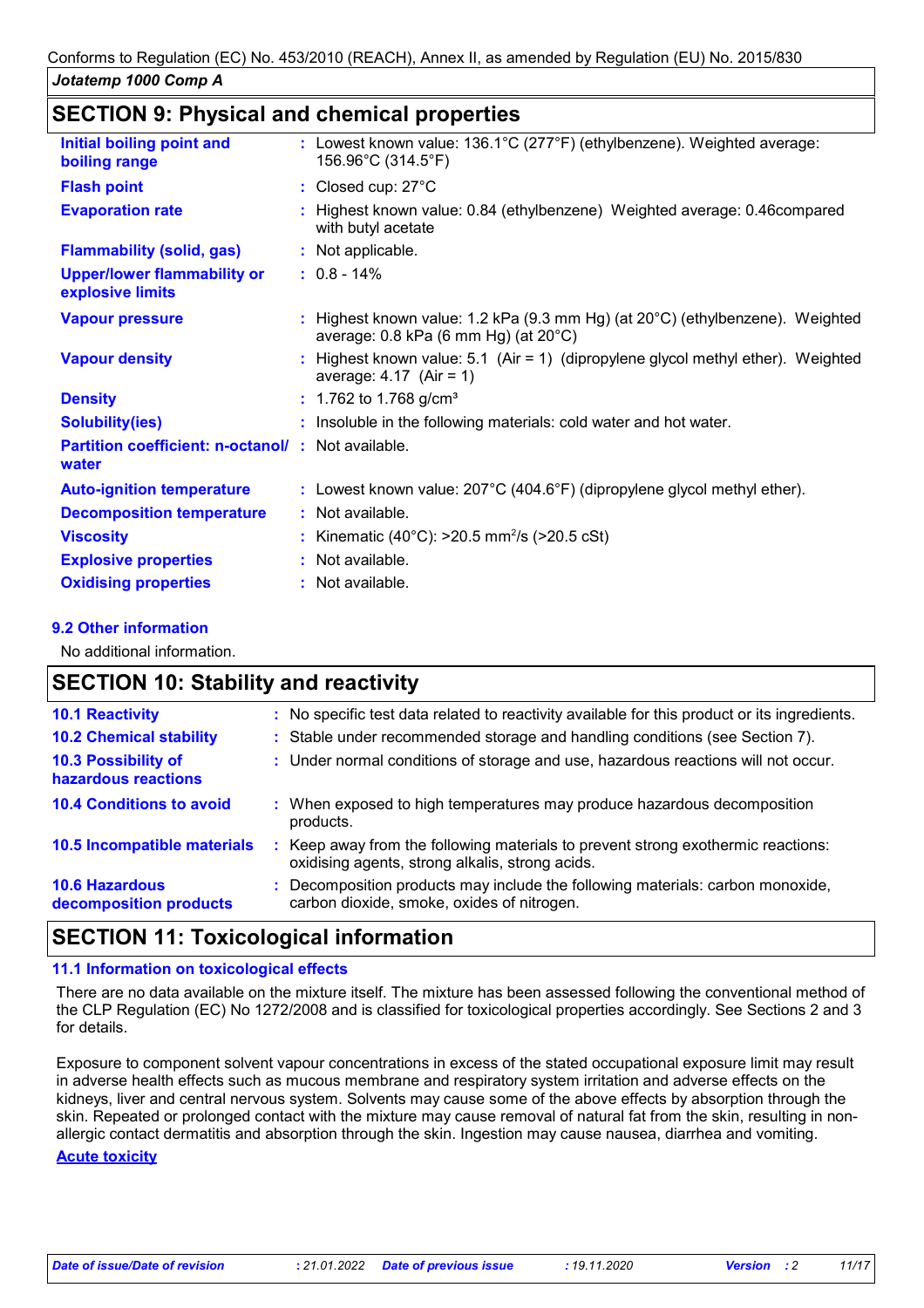## **SECTION 11: Toxicological information**

| <b>Product/ingredient name</b> | <b>Result</b>                 | <b>Species</b> | <b>Dose</b>  | <b>Exposure</b>          |
|--------------------------------|-------------------------------|----------------|--------------|--------------------------|
| xylene                         | <b>LC50 Inhalation Vapour</b> | Rat            | $20$ mg/l    | 4 hours                  |
|                                | LD50 Oral                     | Rat            | 4300 mg/kg   | ۰                        |
|                                | <b>TDLo Dermal</b>            | Rabbit         | 4300 mg/kg   | $\overline{\phantom{0}}$ |
| 2-butoxyethanol                | LD50 Oral                     | Guinea pig -   | 1414 mg/kg   | $\overline{\phantom{0}}$ |
|                                |                               | Male, Female   |              |                          |
|                                | LD50 Oral                     | Rat - Male,    | $1300$ mg/kg | $\overline{\phantom{0}}$ |
|                                |                               | Female         |              |                          |
| ethylbenzene                   | <b>LC50 Inhalation Vapour</b> | Rat - Male     | 17.8 mg/l    | 4 hours                  |
|                                | LD50 Dermal                   | Rabbit         | >5000 mg/kg  | $\blacksquare$           |
|                                | LD50 Oral                     | Rat            | 3500 mg/kg   | $\overline{\phantom{0}}$ |

#### **Acute toxicity estimates**

| <b>Route</b>         | <b>ATE value</b> |
|----------------------|------------------|
| <b>Oral</b>          | 28082.23 mg/kg   |
| Dermal               | 14711.41 mg/kg   |
| Inhalation (vapours) | 135.91 mg/l      |

#### **Irritation/Corrosion**

| <b>Product/ingredient name</b>      | <b>Exposure</b>          | <b>Species</b> | <b>Score</b> | <b>Exposure</b>           | <b>Observation</b> |
|-------------------------------------|--------------------------|----------------|--------------|---------------------------|--------------------|
| xylene                              | Eyes - Mild irritant     | Rabbit         |              | 87 milligrams             |                    |
|                                     | Skin - Mild irritant     | Rat            |              | 8 hours 60<br>microliters |                    |
| dipropylene glycol methyl<br>lether | Eyes - Mild irritant     | Human          |              | 8 mg                      |                    |
|                                     | Eyes - Mild irritant     | Rabbit         |              | 24 hours 500<br>mg        |                    |
|                                     | Skin - Mild irritant     | Rabbit         |              | $500 \text{ mg}$          |                    |
| l titanium dioxide                  | Skin - Mild irritant     | Human          |              | 72 hours                  |                    |
| 2-butoxyethanol                     | Eyes - Moderate irritant | Rabbit         |              | 24 hours 100<br>mg        |                    |
|                                     | Skin - Mild irritant     | Rabbit         |              | $500 \text{ mg}$          |                    |

#### **Sensitisation**

Based on available data, the classification criteria are not met.

#### **Mutagenicity**

No known significant effects or critical hazards.

#### **Carcinogenicity**

No known significant effects or critical hazards.

#### **Reproductive toxicity**

**Developmental effects :**

: No known significant effects or critical hazards.

**Fertility effects :**

: No known significant effects or critical hazards.

### **Specific target organ toxicity (single exposure)**

| <b>Product/ingredient name</b> | <b>Category</b> | <b>Route of</b><br>exposure | <b>Target organs</b>            |
|--------------------------------|-----------------|-----------------------------|---------------------------------|
| xylene                         | Category 3      |                             | Respiratory tract<br>irritation |
| I methanol                     | Category 1      | -                           |                                 |

#### **Specific target organ toxicity (repeated exposure)**

| <b>Product/ingredient name</b> | <b>Category</b> | <b>Route of</b><br>exposure | <b>Target organs</b> |
|--------------------------------|-----------------|-----------------------------|----------------------|
| l ethvlbenzene                 | Category 2      |                             | hearing organs       |

#### **Aspiration hazard**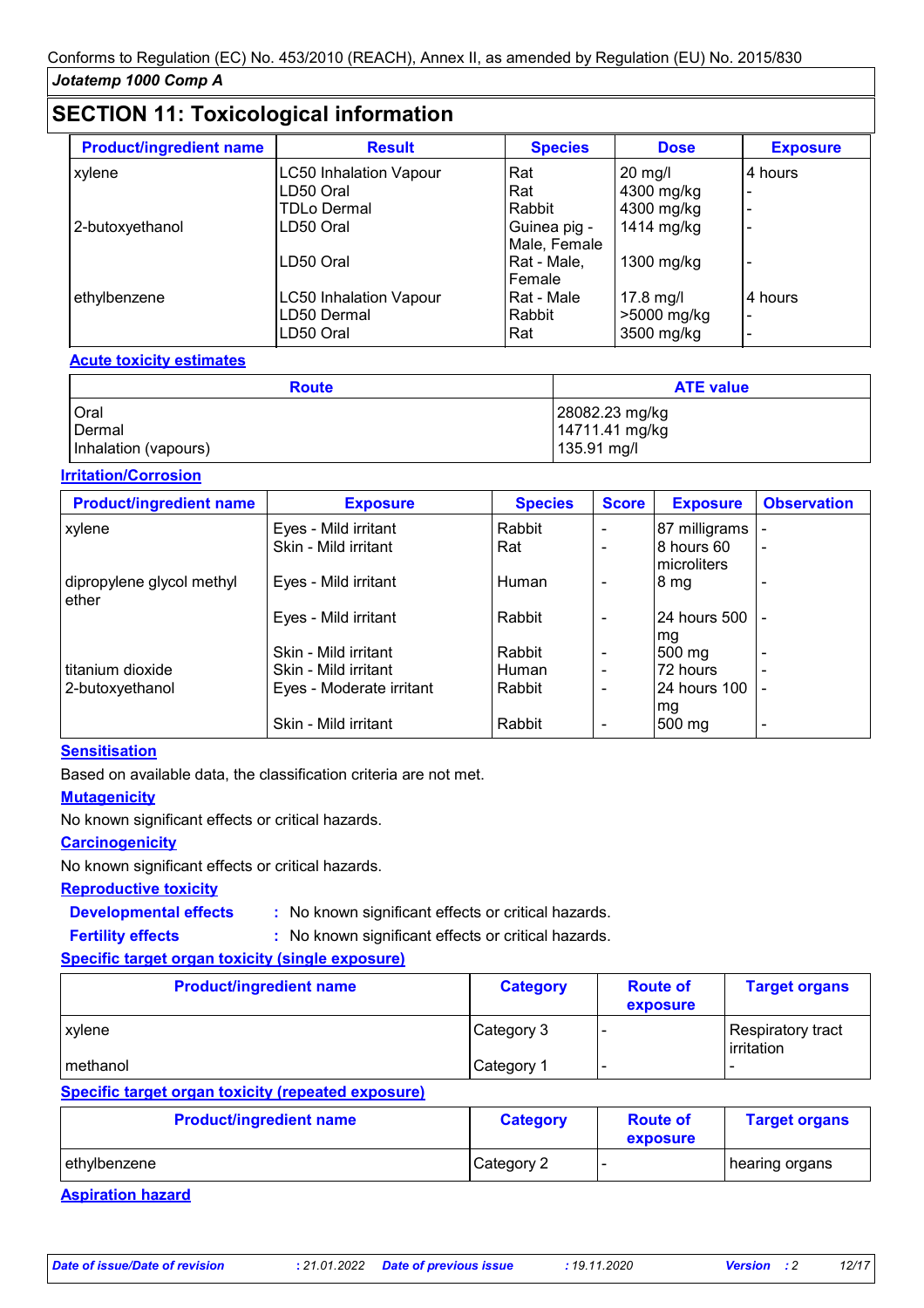## **SECTION 11: Toxicological information Product/ingredient name Result** xylene Aspectrum and the ASPIRATION HAZARD - Category 1 ASPIRATION HAZARD - Category 1 ethylbenzene **ASPIRATION HAZARD** - Category 1

**Other information :**

: None identified.

## **SECTION 12: Ecological information**

#### **12.1 Toxicity**

There are no data available on the mixture itself. Do not allow to enter drains or watercourses.

The mixture has been assessed following the summation method of the CLP Regulation (EC) No 1272/2008 and is classified for eco-toxicological properties accordingly. See Sections 2 and 3 for details.

| <b>Product/ingredient name</b> | <b>Result</b>                                                                    | <b>Species</b>                                     | <b>Exposure</b>                  |
|--------------------------------|----------------------------------------------------------------------------------|----------------------------------------------------|----------------------------------|
| trizinc bis(orthophosphate)    | Acute LC50 0.14 mg/l                                                             | Fish - Oncorhynchus mykiss                         | 96 hours                         |
|                                | Chronic NOEC 0.1 mg/l                                                            | Micro-organism                                     | 4 hours                          |
| xylene                         | Acute LC50 8500 µg/l Marine water                                                | Crustaceans - Palaemonetes<br>pugio                | 48 hours                         |
|                                | Acute LC50 13400 µg/l Fresh water                                                | Fish - Pimephales promelas                         | 96 hours                         |
| l titanium dioxide             | Acute LC50 3 mg/l Fresh water                                                    | Crustaceans - Ceriodaphnia<br>dubia - Neonate      | 48 hours                         |
|                                | Acute LC50 6.5 mg/l Fresh water                                                  | Daphnia - Daphnia pulex -<br>Neonate               | 48 hours                         |
|                                | Acute LC50 >1000000 µg/l Marine<br>water                                         | Fish - Fundulus heteroclitus                       | 96 hours                         |
| 2-butoxyethanol                | Acute EC50 1000 mg/l Fresh water                                                 | Daphnia - Daphnia magna                            | 48 hours                         |
|                                | Acute LC50 1000 mg/l Marine water                                                | Crustaceans -<br>Chaetogammarus marinus -<br>Young | 48 hours                         |
| ethylbenzene                   | Acute EC50 7700 µg/l Marine water<br>Acute EC50 2.93 mg/l<br>Acute LC50 4.2 mg/l | Algae - Skeletonema costatum<br>Daphnia<br>Fish    | 96 hours<br>48 hours<br>96 hours |

This material is toxic to aquatic life with long lasting effects.

#### **12.2 Persistence and degradability**

#### Not available.

| <b>Product/ingredient name</b>      | <b>Aquatic half-life</b> | <b>Photolysis</b> | Biodegradability   |
|-------------------------------------|--------------------------|-------------------|--------------------|
| trizinc bis(orthophosphate)         | $\overline{\phantom{0}}$ |                   | Not readily        |
| xylene<br>dipropylene glycol methyl | $\overline{\phantom{a}}$ |                   | Readily<br>Readily |
| ether                               |                          |                   |                    |
| ethylbenzene                        |                          |                   | <b>Readily</b>     |

#### **12.3 Bioaccumulative potential**

| <b>Product/ingredient name</b>                                              | $LogP_{ow}$                               | <b>BCF</b>           | <b>Potential</b>           |
|-----------------------------------------------------------------------------|-------------------------------------------|----------------------|----------------------------|
| trizinc bis(orthophosphate)<br>xylene<br>dipropylene glycol methyl<br>ether | $\overline{\phantom{a}}$<br>3.12<br>0.004 | 60960<br>8.1 to 25.9 | high<br>low<br>low         |
| 2-butoxyethanol<br>ethylbenzene<br>methanol                                 | 0.81<br>3.6<br>$-0.77$                    | 10                   | l low<br>low<br><b>low</b> |

#### **12.4 Mobility in soil**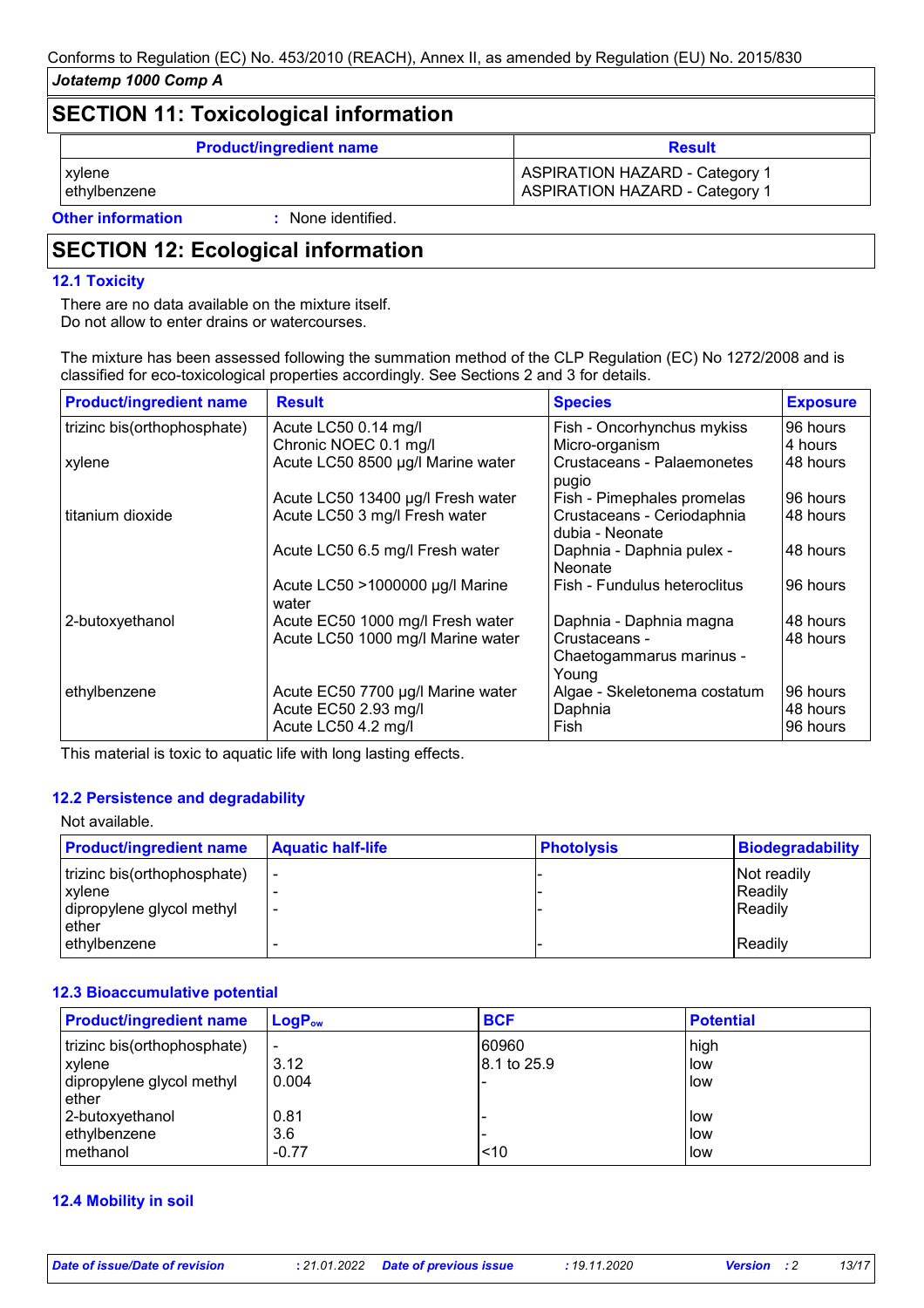## **SECTION 12: Ecological information**

| <b>Soil/water partition</b><br><b>coefficient (Koc)</b> | : Not available. |
|---------------------------------------------------------|------------------|
| <b>Mobility</b>                                         | : Not available. |

#### **12.5 Results of PBT and vPvB assessment**

This mixture does not contain any substances that are assessed to be a PBT or a vPvB.

**12.6 Other adverse effects** : No known significant effects or critical hazards.

## **SECTION 13: Disposal considerations**

The information in this section contains generic advice and guidance. The list of Identified Uses in Section 1 should be consulted for any available use-specific information provided in the Exposure Scenario(s).

#### **13.1 Waste treatment methods**

| <b>Product</b>                 |                                                                                                                                                                                                                                                                                                                                                                                                                                                                                                                                                      |
|--------------------------------|------------------------------------------------------------------------------------------------------------------------------------------------------------------------------------------------------------------------------------------------------------------------------------------------------------------------------------------------------------------------------------------------------------------------------------------------------------------------------------------------------------------------------------------------------|
| <b>Methods of disposal</b>     | : The generation of waste should be avoided or minimised wherever possible.<br>Disposal of this product, solutions and any by-products should at all times comply<br>with the requirements of environmental protection and waste disposal legislation<br>and any regional local authority requirements. Dispose of surplus and non-<br>recyclable products via a licensed waste disposal contractor. Waste should not be<br>disposed of untreated to the sewer unless fully compliant with the requirements of<br>all authorities with jurisdiction. |
| <b>Hazardous waste</b>         | : Yes.                                                                                                                                                                                                                                                                                                                                                                                                                                                                                                                                               |
| <b>Disposal considerations</b> | : Do not allow to enter drains or watercourses.<br>Dispose of according to all federal, state and local applicable regulations.<br>If this product is mixed with other wastes, the original waste product code may no<br>longer apply and the appropriate code should be assigned.<br>For further information, contact your local waste authority.                                                                                                                                                                                                   |

#### **European waste catalogue (EWC)**

The European Waste Catalogue classification of this product, when disposed of as waste, is:

| <b>Waste code</b>              | <b>Waste designation</b>                                                                                                                                                                                                                                                                                                                |  |  |
|--------------------------------|-----------------------------------------------------------------------------------------------------------------------------------------------------------------------------------------------------------------------------------------------------------------------------------------------------------------------------------------|--|--|
| 08 01 11*                      | Waste paint and varnish containing organic solvents or other dangerous substances                                                                                                                                                                                                                                                       |  |  |
| <b>Packaging</b>               |                                                                                                                                                                                                                                                                                                                                         |  |  |
| <b>Methods of disposal</b>     | : The generation of waste should be avoided or minimised wherever possible. Waste<br>packaging should be recycled. Incineration or landfill should only be considered<br>when recycling is not feasible.                                                                                                                                |  |  |
| <b>Disposal considerations</b> | : Using information provided in this safety data sheet, advice should be obtained from<br>the relevant waste authority on the classification of empty containers.<br>Empty containers must be scrapped or reconditioned.<br>Dispose of containers contaminated by the product in accordance with local or<br>national legal provisions. |  |  |
| <b>Result</b>                  | European waste catalogue (EWC)                                                                                                                                                                                                                                                                                                          |  |  |
| <b>CEPE Guidelines</b>         | 15 01 10*<br>packaging containing residues of or contaminated by<br>hazardous substances                                                                                                                                                                                                                                                |  |  |

| <b>Special precautions</b> | : This material and its container must be disposed of in a safe way. Care should be<br>taken when handling emptied containers that have not been cleaned or rinsed out.<br>Empty containers or liners may retain some product residues. Vapour from product<br>residues may create a highly flammable or explosive atmosphere inside the<br>container. Do not cut, weld or grind used containers unless they have been cleaned<br>thoroughly internally. Avoid dispersal of spilt material and runoff and contact with |
|----------------------------|------------------------------------------------------------------------------------------------------------------------------------------------------------------------------------------------------------------------------------------------------------------------------------------------------------------------------------------------------------------------------------------------------------------------------------------------------------------------------------------------------------------------|
|                            | soil, waterways, drains and sewers.                                                                                                                                                                                                                                                                                                                                                                                                                                                                                    |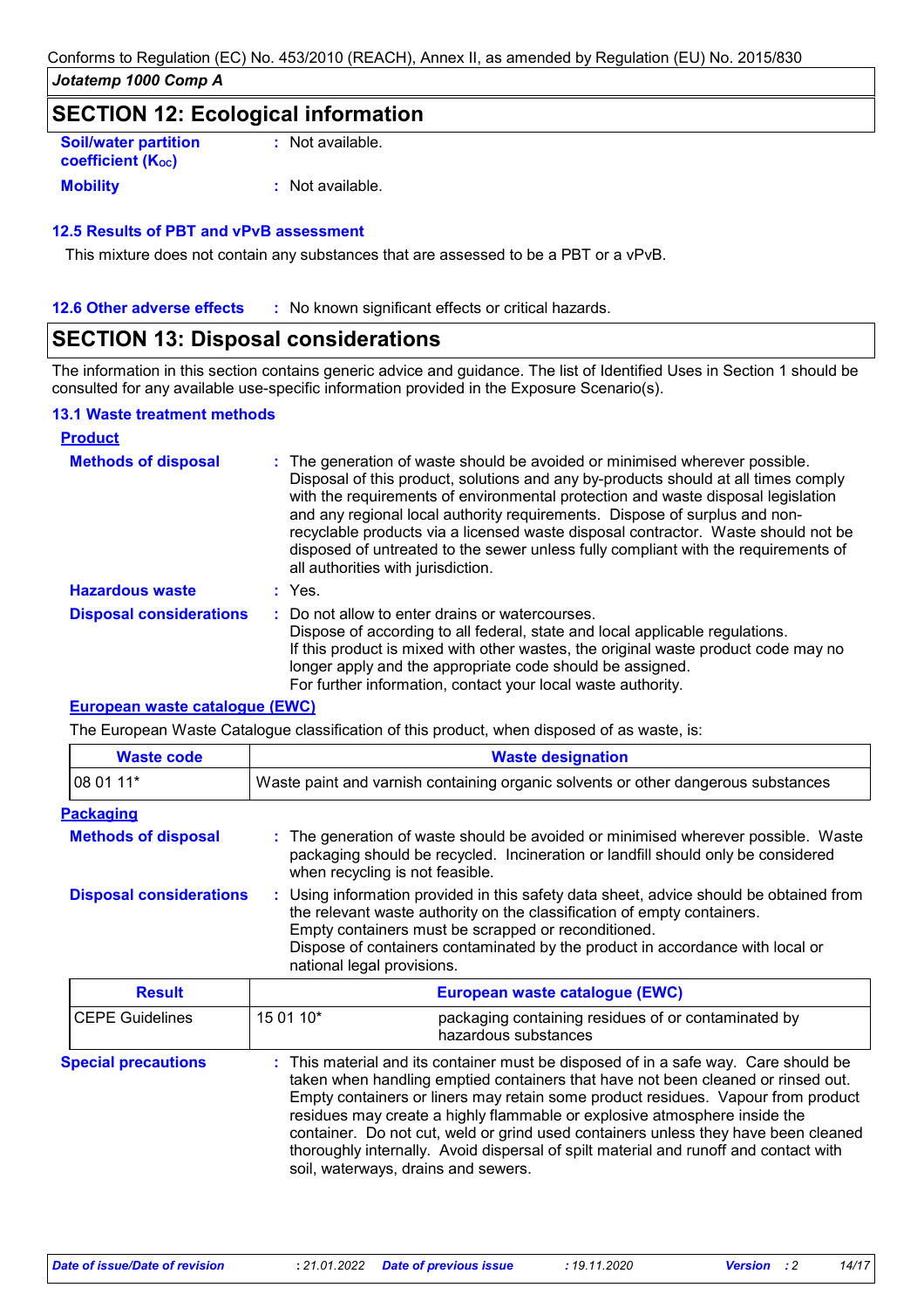## **SECTION 14: Transport information**

|                                                | <b>ADR/RID</b>  | <b>ADN</b>      | <b>IMDG</b>                                                  | <b>IATA</b>                                                                 |
|------------------------------------------------|-----------------|-----------------|--------------------------------------------------------------|-----------------------------------------------------------------------------|
| 14.1 UN number                                 | <b>UN1263</b>   | UN1263          | <b>UN1263</b>                                                | <b>UN1263</b>                                                               |
| 14.2 UN proper<br>shipping name                | Paint           | Paint           | Paint. Marine pollutant<br>(trizinc bis<br>(orthophosphate)) | Paint                                                                       |
| <b>14.3 Transport</b><br>hazard class(es)      | 3<br>$\bigstar$ | 3<br>$\bigstar$ | 3<br>$\bigstar$                                              | 3                                                                           |
| <b>14.4 Packing</b><br>group                   | Ш               | $\mathbf{III}$  | $\mathbf{III}$                                               | $\mathbf{III}$                                                              |
| 14.5<br><b>Environmental</b><br><b>hazards</b> | Yes.            | Yes.            | Yes.                                                         | Yes. The<br>environmentally<br>hazardous substance<br>mark is not required. |

| <b>ADR/RID</b>                                                   | : The environmentally hazardous substance mark is not required when transported in<br>sizes of ≤5 L or ≤5 kg.<br><b>Hazard identification number 30</b><br>Tunnel code (D/E)                                       |
|------------------------------------------------------------------|--------------------------------------------------------------------------------------------------------------------------------------------------------------------------------------------------------------------|
| <b>ADN</b>                                                       | : The environmentally hazardous substance mark is not required when transported in<br>sizes of ≤5 L or ≤5 kg.                                                                                                      |
| <b>IMDG</b>                                                      | : The marine pollutant mark is not required when transported in sizes of $\leq 5$ L or $\leq 5$ kg.<br><b>Emergency schedules F-E, S-E</b>                                                                         |
| <b>IATA</b>                                                      | : The environmentally hazardous substance mark may appear if required by other<br>transportation regulations.                                                                                                      |
| <b>14.6 Special precautions for</b><br>user                      | : Transport within user's premises: always transport in closed containers that are<br>upright and secure. Ensure that persons transporting the product know what to do in<br>the event of an accident or spillage. |
| <b>14.7 Transport in bulk</b><br>according to IMO<br>instruments | : Not applicable.                                                                                                                                                                                                  |

## **SECTION 15: Regulatory information**

**15.1 Safety, health and environmental regulations/legislation specific for the substance or mixture Other EU regulations Annex XVII - Restrictions :** Not applicable. **on the manufacture, placing on the market and use of certain dangerous substances, mixtures and articles EU Regulation (EC) No. 1907/2006 (REACH) Annex XIV - List of substances subject to authorisation Annex XIV Substances of very high concern** None of the components are listed. None of the components are listed.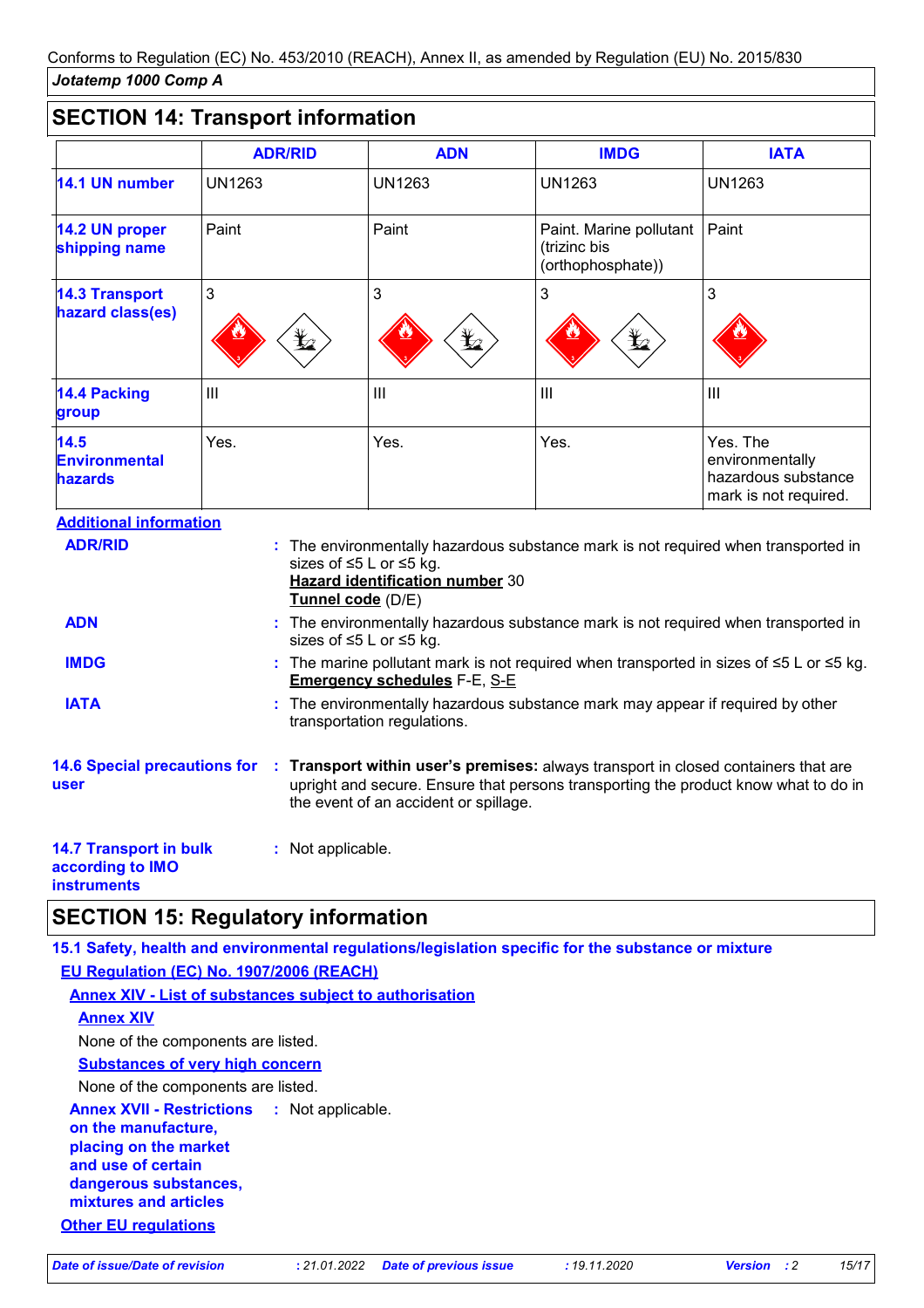| <b>SECTION 15: Regulatory information</b>                            |                                                                                                                                                                                                                                                                                                     |
|----------------------------------------------------------------------|-----------------------------------------------------------------------------------------------------------------------------------------------------------------------------------------------------------------------------------------------------------------------------------------------------|
| <b>VOC</b>                                                           | : The provisions of Directive 2004/42/EC on VOC apply to this product. Refer to the<br>product label and/or technical data sheet for further information.                                                                                                                                           |
| <b>VOC for Ready-for-Use</b><br><b>Mixture</b>                       | : Not available.                                                                                                                                                                                                                                                                                    |
| <b>Europe inventory</b>                                              | : Not determined.                                                                                                                                                                                                                                                                                   |
| Ozone depleting substances (1005/2009/EU)<br>Not listed.             |                                                                                                                                                                                                                                                                                                     |
| Prior Informed Consent (PIC) (649/2012/EU)<br>Not listed.            |                                                                                                                                                                                                                                                                                                     |
| <b>Seveso Directive</b>                                              |                                                                                                                                                                                                                                                                                                     |
| major accident hazards.                                              | This product may add to the calculation for determining whether a site is within the scope of the Seveso Directive on                                                                                                                                                                               |
| <b>National requlations</b>                                          |                                                                                                                                                                                                                                                                                                     |
| <b>Industrial use</b>                                                | : The information contained in this safety data sheet does not constitute the user's<br>own assessment of workplace risks, as required by other health and safety<br>legislation. The provisions of the national health and safety at work regulations apply<br>to the use of this product at work. |
| <b>International requlations</b>                                     |                                                                                                                                                                                                                                                                                                     |
| Not listed.                                                          | <b>Chemical Weapon Convention List Schedules I, II &amp; III Chemicals</b>                                                                                                                                                                                                                          |
| <b>Montreal Protocol</b><br>Not listed.                              |                                                                                                                                                                                                                                                                                                     |
| Not listed.                                                          | <b>Stockholm Convention on Persistent Organic Pollutants</b>                                                                                                                                                                                                                                        |
| Not listed.                                                          | <b>Rotterdam Convention on Prior Informed Consent (PIC)</b>                                                                                                                                                                                                                                         |
| <b>UNECE Aarhus Protocol on POPs and Heavy Metals</b><br>Not listed. |                                                                                                                                                                                                                                                                                                     |
| <b>15.2 Chemical safety</b><br>assessment                            | : No Chemical Safety Assessment has been carried out.                                                                                                                                                                                                                                               |
| <b>SECTION 16: Other information</b>                                 |                                                                                                                                                                                                                                                                                                     |
|                                                                      | $\nabla$ Indicates information that has changed from previously issued version.                                                                                                                                                                                                                     |
| <b>Abbreviations and</b>                                             | : ATE = Acute Toxicity Estimate                                                                                                                                                                                                                                                                     |

| <b>ADDREVIATIONS AND</b> | $\therefore$ A I E = ACULE TOXICITY ESTIMATE                                  |
|--------------------------|-------------------------------------------------------------------------------|
| acronyms                 | CLP = Classification, Labelling and Packaging Regulation [Regulation (EC) No. |
|                          | 1272/2008]                                                                    |
|                          | DMEL = Derived Minimal Effect Level                                           |
|                          | DNEL = Derived No Effect Level                                                |
|                          | EUH statement = CLP-specific Hazard statement                                 |
|                          | PBT = Persistent, Bioaccumulative and Toxic                                   |
|                          | PNEC = Predicted No Effect Concentration                                      |
|                          | <b>RRN = REACH Registration Number</b>                                        |
|                          | vPvB = Very Persistent and Very Bioaccumulative                               |
|                          |                                                                               |

#### **Procedure used to derive the classification according to Regulation (EC) No. 1272/2008 [CLP/GHS]**

| <b>Classification</b>   | <b>Justification</b>    |
|-------------------------|-------------------------|
| Flam. Lig. 3, H226      | l On basis of test data |
| Aquatic Chronic 2, H411 | l Calculation method    |

#### **Full text of abbreviated H statements**

*Date of issue/Date of revision* **:** *21.01.2022 Date of previous issue : 19.11.2020 Version : 2 16/17*